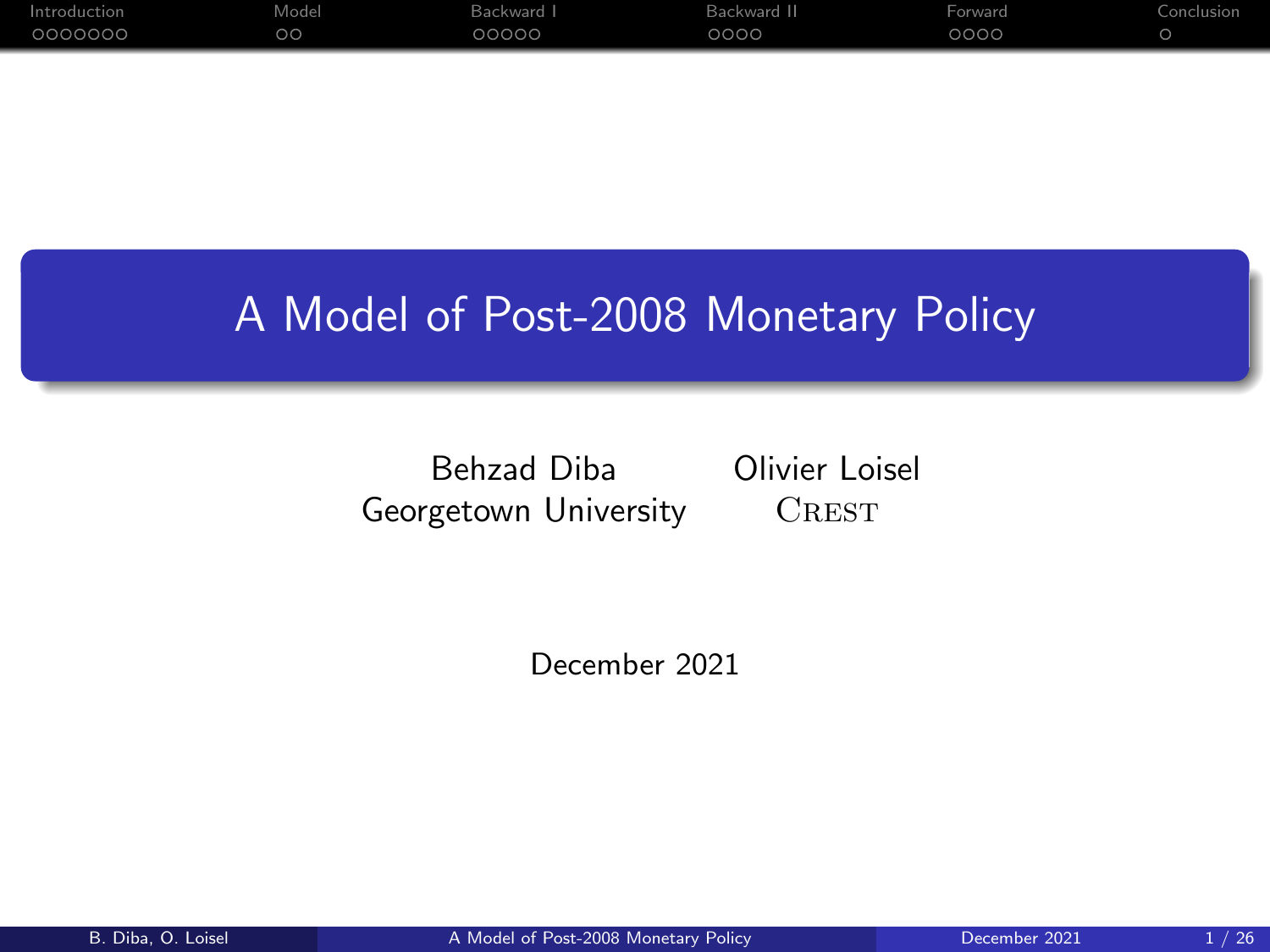<span id="page-1-0"></span>

| Introduction     | Model   | Backward I | Backward II | Forward | Conclusion |
|------------------|---------|------------|-------------|---------|------------|
| $\bullet$ 000000 | $\circ$ | 00000      | 0000        | 0000    |            |
| Overview         |         |            |             |         |            |

- Since the end of 2008, the Federal Reserve has been communicating its monetary policy in terms of two instruments:
	- the interest rate on bank reserves (IOR rate),
	- the size of its balance sheet.
- We propose a simple model in which the central bank sets these two instruments.
- Looking backward, we show that the model can qualitatively account for key observations about US inflation and money-market rates during the 2008-2015 zero-lower-bound (ZLB) episode.
- **Looking forward, we explore the model's implications for the normalization** and the operational framework of monetary policy.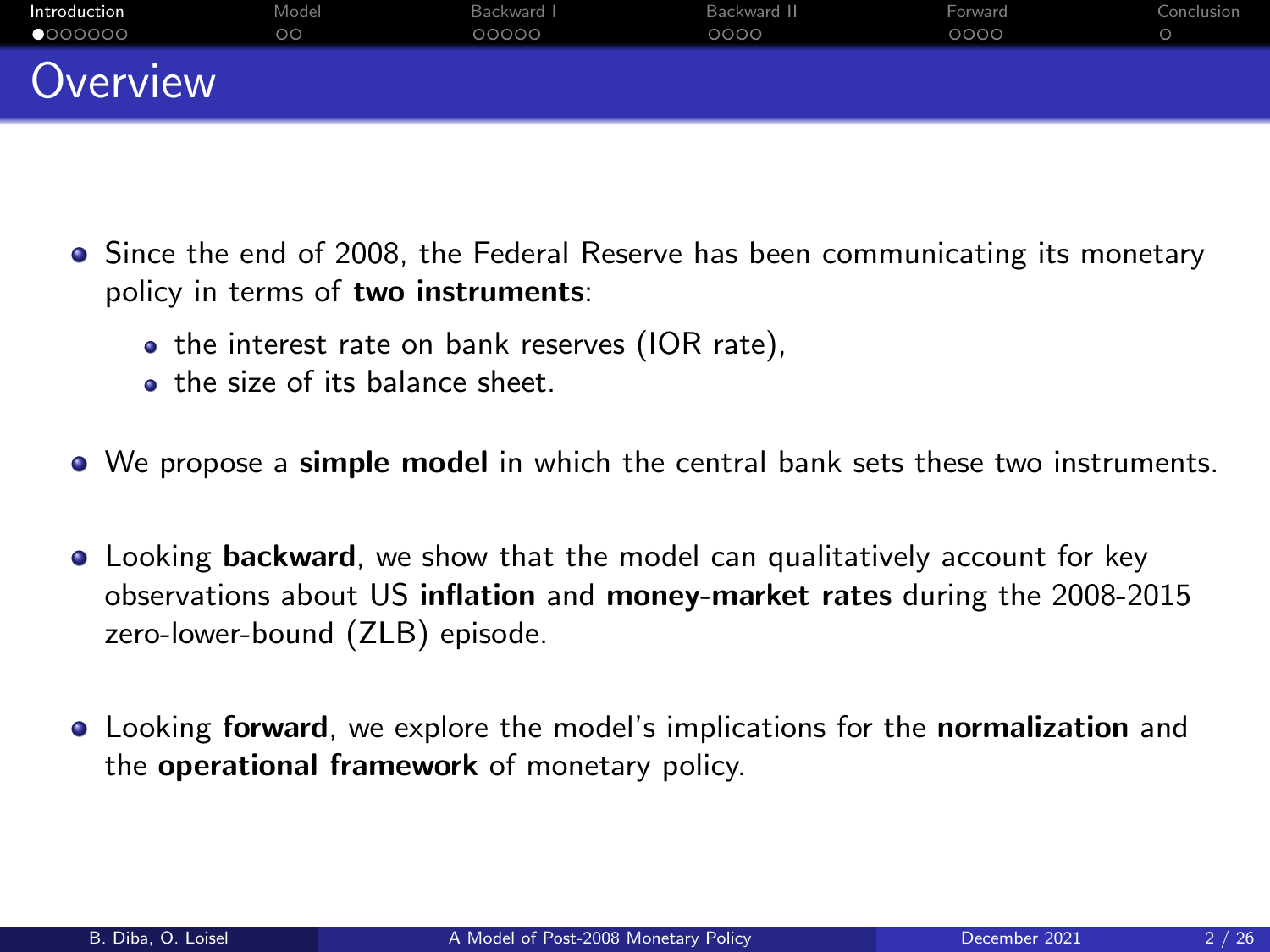# **[Introduction](#page-1-0)** [Model](#page-8-0) [Backward I](#page-10-0) Backward I [Backward II](#page-15-0) [Forward](#page-19-0) [Conclusion](#page-23-0) Challenges to Existing Theories

- **•** During the ZLB episode, inflation was neither very low, nor very volatile, nor very large.
- Cochrane (2018):"The long period of quiet inflation at near-zero interest rates, with large quantitative easing, suggests that core monetary doctrines are wrong."
	- New Keynesian models imply large deflation & inflation volatility at the ZLB.
	- Monetarist models imply large inflation following quantitative easing (QE).
- Additional challenge to monetarist models: T-Bill rates dropped below the IOR rate during the ZLB episode (and beyond), suggesting money demand was satiated.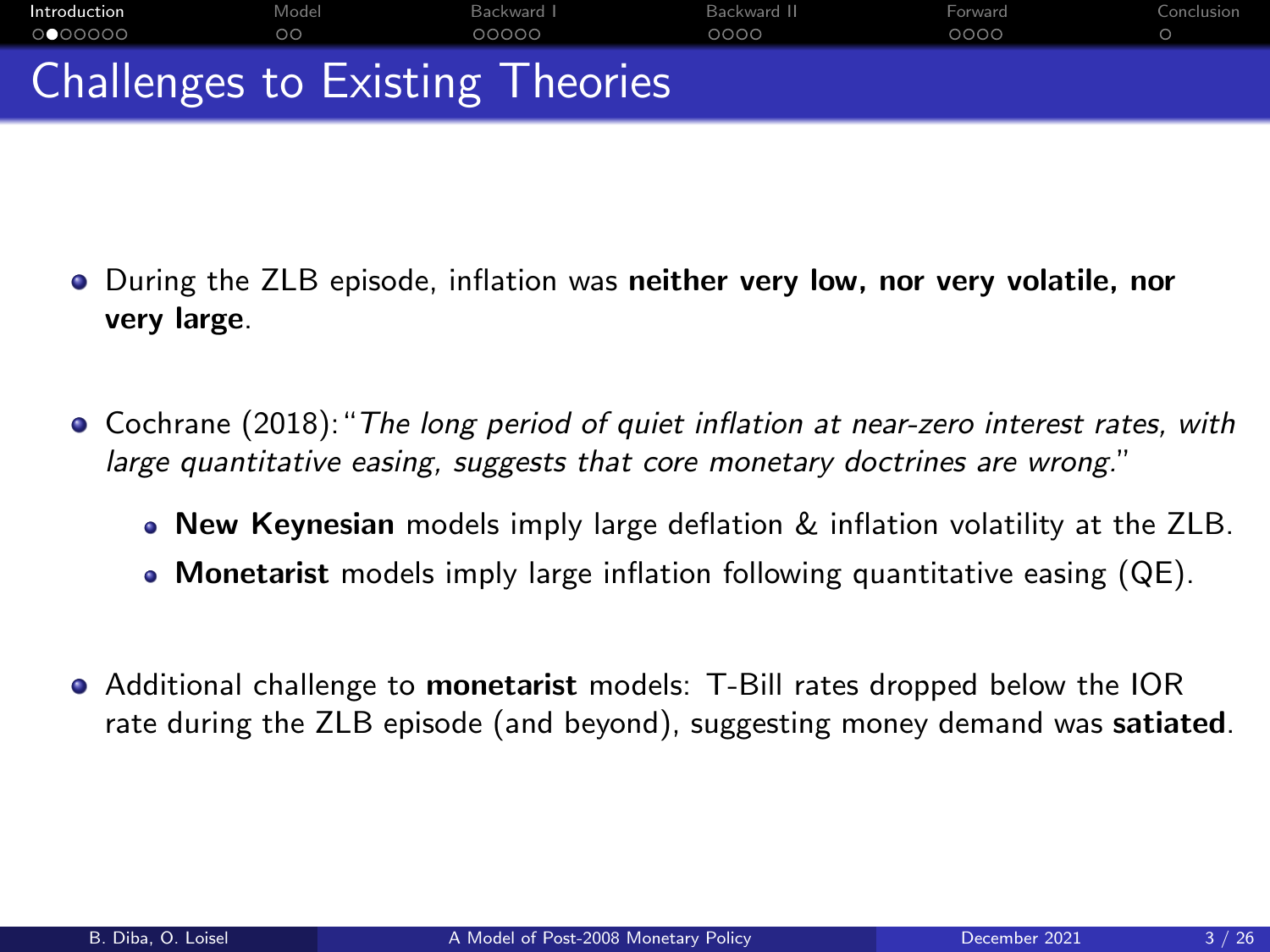## **[Introduction](#page-1-0)** [Model](#page-8-0) [Backward I](#page-10-0) Backward I [Backward II](#page-15-0) [Forward](#page-19-0) [Conclusion](#page-23-0) US Inflation, 2001-2021

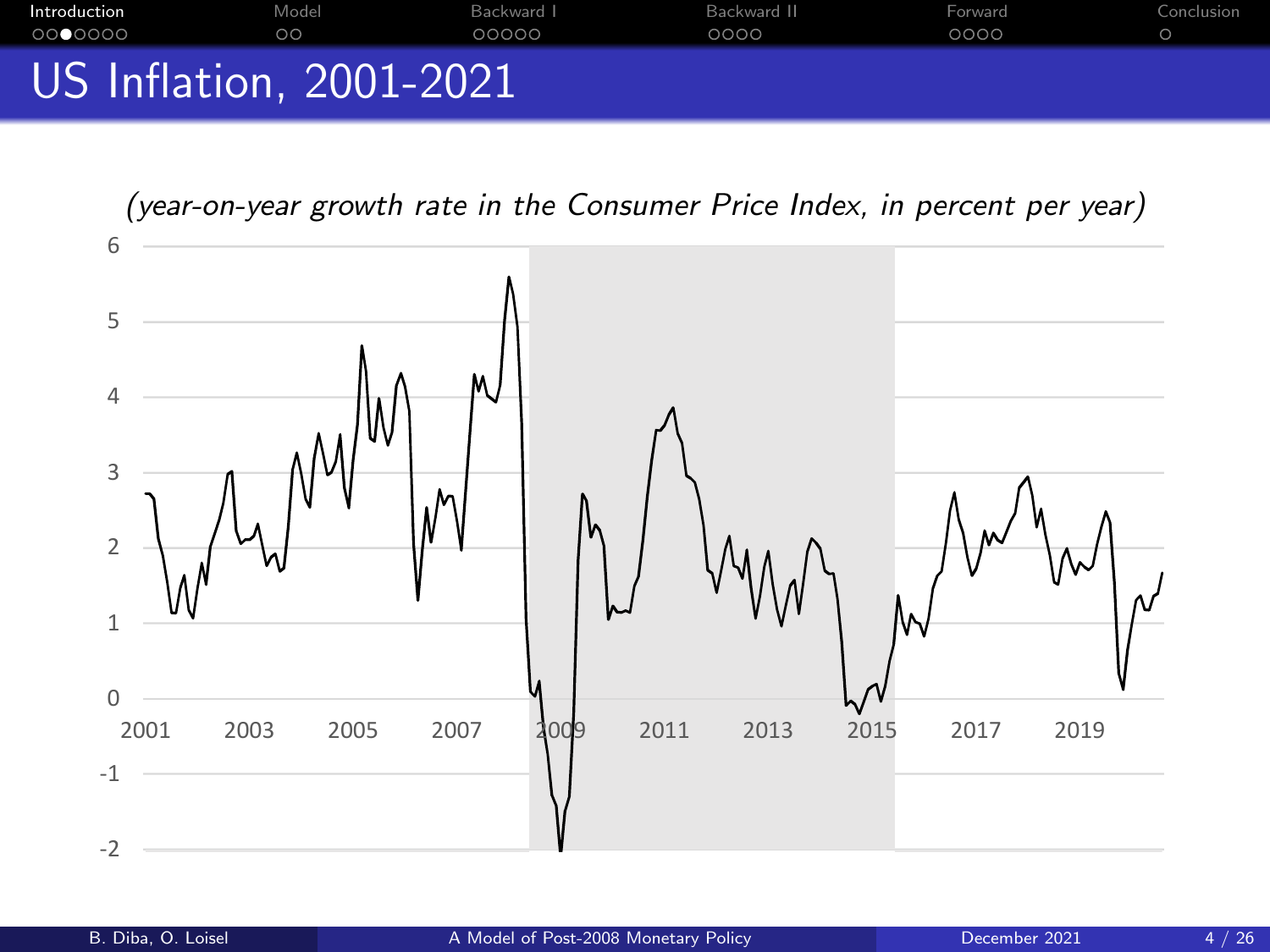**[Introduction](#page-1-0)** Model Backward I Backward I Backward II Forward Conclusion US Interest Rates, 2008-2021 example and Model and Backward I<br>And Alberta Andrew Andrew Andrew Andrew Andrew Andrew Andrew Andrew Andrew Andrew Andrew Andrew Andrew Andrew Exchanged Backward Booo Backward Cooo Backward Cooo<br>
Interest Rates, [2](#page-21-0)[0](#page-22-0)08-2021<br>
2,50

(in percent per year) -2012 - 2012 - 2012 - 2012 - 2012 - 2012 - 2012 - 2012 - 2012 - 2012 - 2012 - 2012 - 2012 - 2013 - 2014 - 201<br>1914 - 2013 - 2014 - 2014 - 2014 - 2014 - 2014 - 2014 - 2014 - 2014 - 2014 - 2014 - 2014 - 2014 - 2014 - 2014<br>19

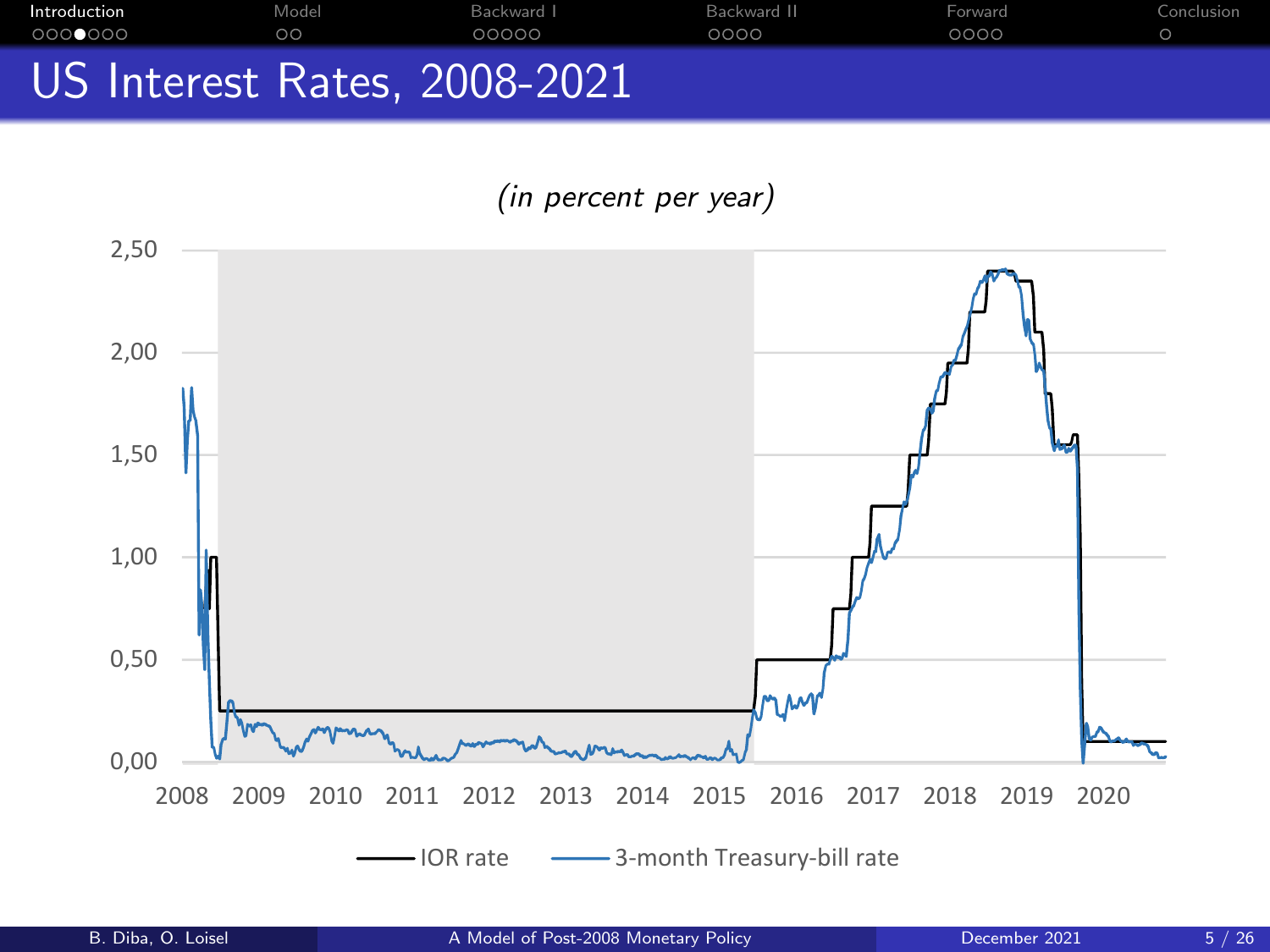<span id="page-5-0"></span>

| Introduction     | Model | Backward I | Backward II | Forward | Conclusion |
|------------------|-------|------------|-------------|---------|------------|
| 0000000          | oo    | 00000      | 0000        | 0000    |            |
| Looking Backward |       |            |             |         |            |

- O Our model introduces a monetarist element **bank reserves** into the basic New Keynesian (NK) model (Woodford, 2003, Galí, 2015).
- This monetarist element implies no significant deflation and little inflation volatility at the ZLB.
- **•** The model can account for **no significant inflation** following QE if
	- the demand for reserves is close to satiation.
	- the monetary expansion is perceived as temporary.
- An extension of our model (with T-bills providing liquidity services to non-bank financial institutions) can push T-bill rates below the IOR rate without requiring satiation of demand for reserves.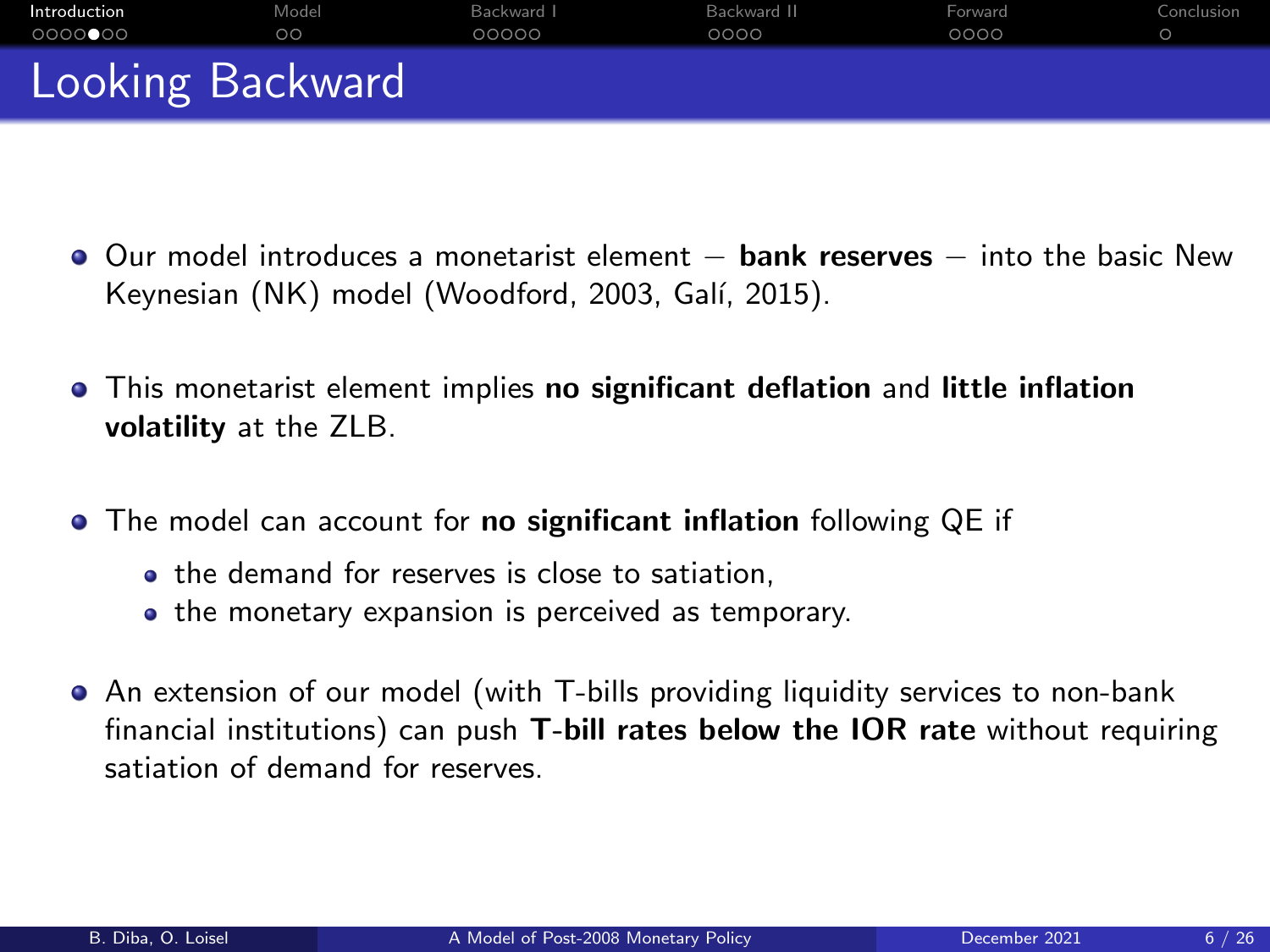<span id="page-6-0"></span>

| Introduction    | Model | Backward I | Backward II | Forward | Conclusion |
|-----------------|-------|------------|-------------|---------|------------|
| 0000000         | oo    | 00000      | 0000        | 0000    |            |
| Looking Forward |       |            |             |         |            |

- Our model always implies deflationary effects of monetary-policy normalization (current and expected future IOR-rate hikes and balance-sheet contractions).
- In our model, corridor and floor systems have different implications for equilibrium determinacy:
	- the condition for **local**-equil. determinacy is weaker under the floor system,
	- however, the floor system may generate **global**-equilibrium indeterminacy.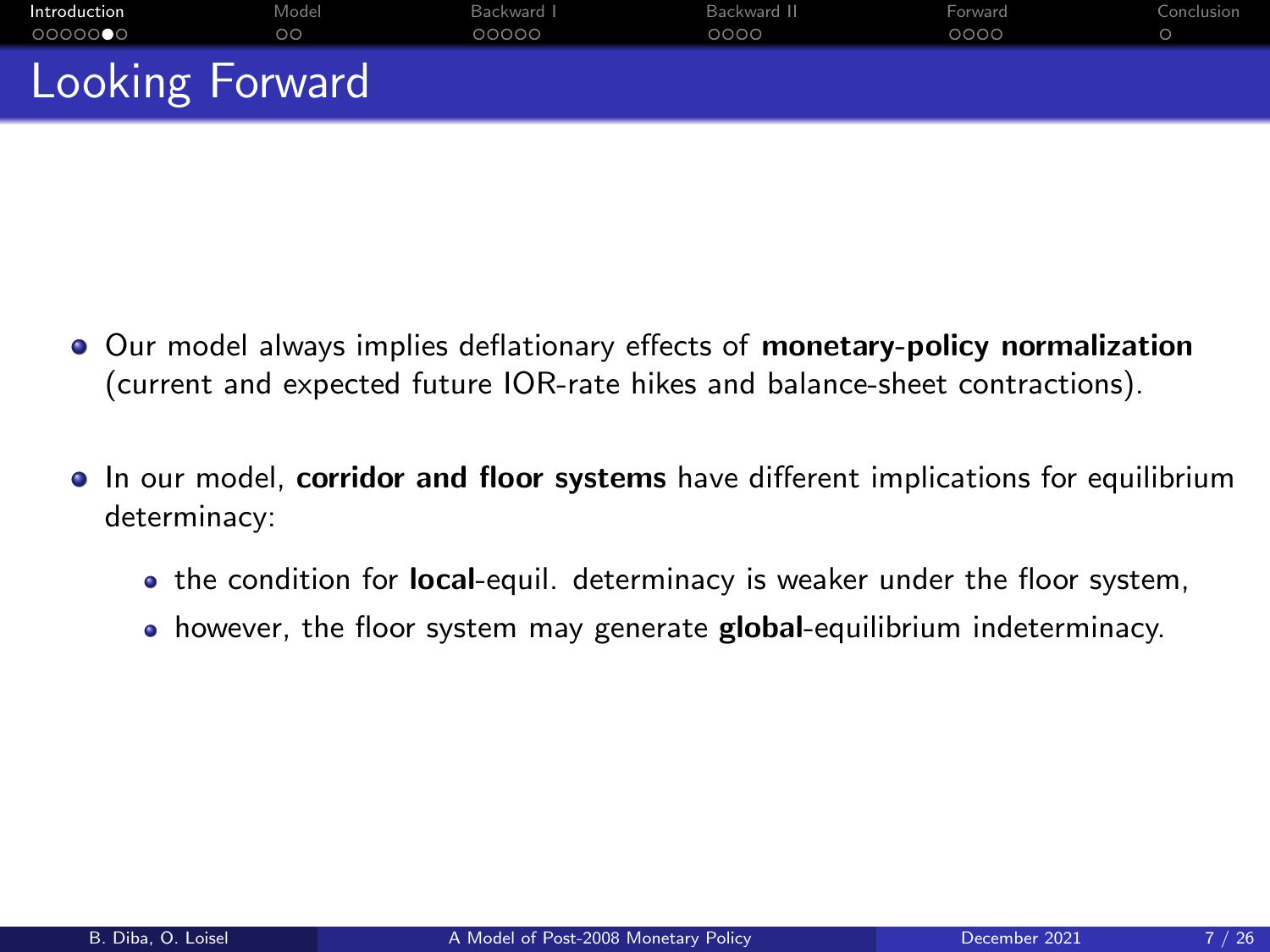<span id="page-7-0"></span>

| Introduction              | Model | Backward L | Backward II | Forward | Conclusion |
|---------------------------|-------|------------|-------------|---------|------------|
| 0000000                   | oo    | 00000      | 0000        | 0000    |            |
| <b>Related Literature</b> |       |            |             |         |            |

- Price-level determination: Canzoneri and Diba (2005), Hagedorn (2018), Benigno (2020).
- **Quantitative easing**: Cúrdia and Woodford (2011), Gertler and Karadi (2011), Ennis (2018), Sims et al. (2020).
- NK puzzles and paradoxes: Carlstrom et al. (2015), Cochrane (2017), Diba and Loisel (2021).
- Neo-Fisherian effects: Schmitt-Grohé and Uribe (2017), Bilbiie (2018).
- **Floor vs. corridor systems**: Arce et al. (2019), Piazzesi et al. (2019).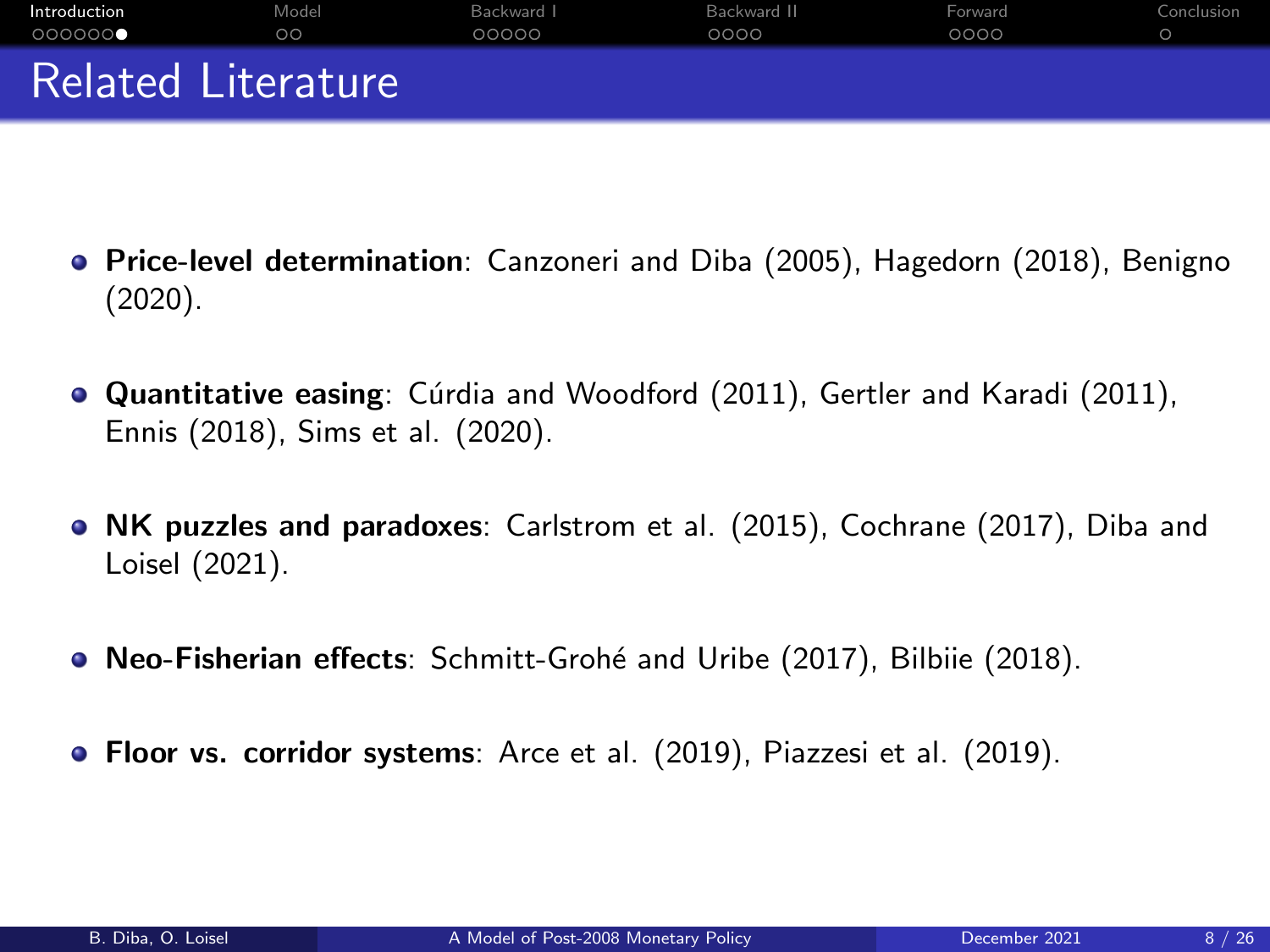<span id="page-8-0"></span>

| Introduction      | Model | Backward I | Backward II | Forward | Conclusion |
|-------------------|-------|------------|-------------|---------|------------|
| 0000000           | œ     | 00000      | 0000        | 0000    |            |
| <b>Households</b> |       |            |             |         |            |

**•** The representative household consists of workers and bankers, and their intertemporal utility function is

$$
U_t = \mathbb{E}_t \left\{ \sum_{k=0}^{\infty} \beta^k \zeta_{t+k} \left[ u \left( c_{t+k} \right) - v \left( h_{t+k} \right) - v^b \left( h_{t+k}^b \right) \right] \right\}.
$$

Bankers use their own labor  $h_t^b$  and real reserves  $m_t$  to produce loans:

$$
\ell_t = f^b\left(h_t^b, m_t\right).
$$

- We can invert  $f^b$  and rewrite bankers' labor disutility as  $v^b(h^b_t)=\Gamma(\ell_t,m_t)$ .
- The first-order conditions imply  $l_t^{\ell} > l_t > l_t^m$  (loans pay more interest than bonds, which pay more interest than reserves).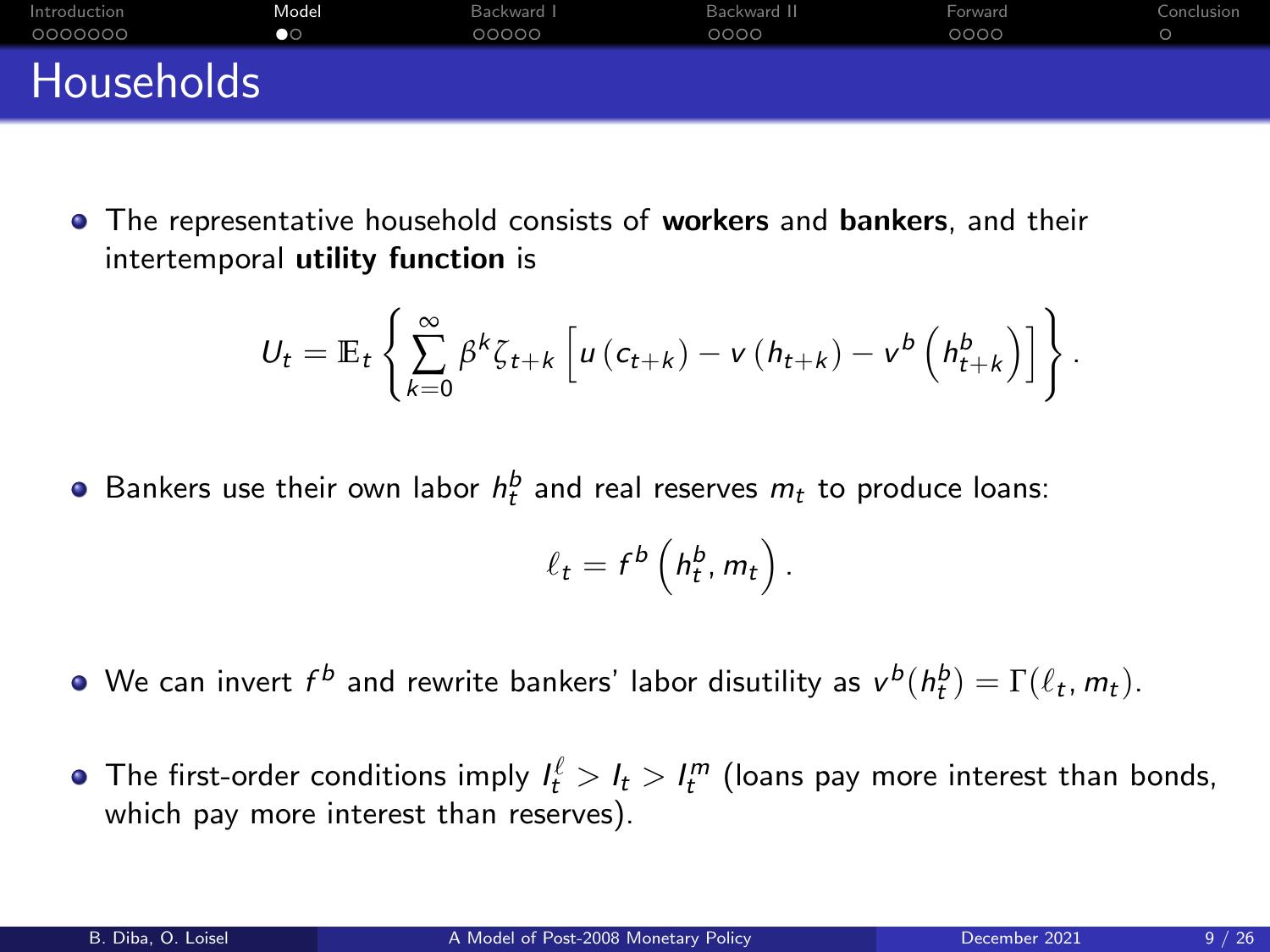<span id="page-9-0"></span>

| Introduction                  | Model | Backward I | Backward II | Forward | Conclusion |
|-------------------------------|-------|------------|-------------|---------|------------|
| 0000000                       | on 1  | 00000      | 0000        | 0000    |            |
| <b>Firms and Central Bank</b> |       |            |             |         |            |

- **Firms** are monopolistically competitive and owned by households.
- They use workers' labor to produce output:  $y_t = f(h_t)$ .
- **•** They have to **borrow** a fraction  $\phi \in (0,1]$  of their nominal wage bill  $P_t\ell_t = \phi W_t h_t$  in advance from banks, at the gross nominal interest rate  $I_t^{\ell}$ .
- **Prices can be sticky** à la Calvo (1983), with a degree of price stickiness  $\theta \in [0, 1)$ .
- The central bank has two independent instruments:
	- the (gross) nominal interest rate on reserves  $l_t^m\geq 1$ ,
	- the quantity of nominal reserves  $M_t > 0$ .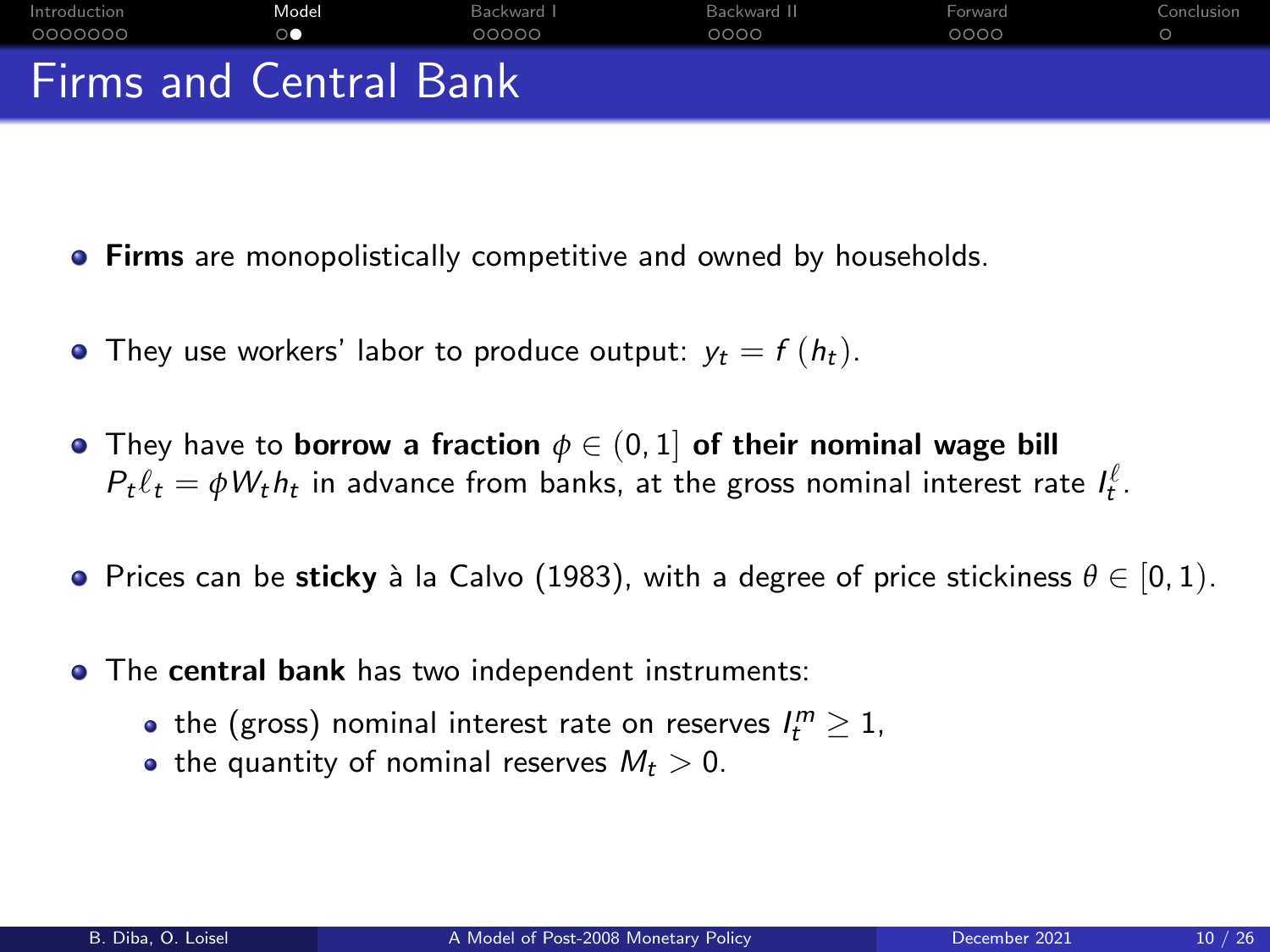<span id="page-10-0"></span>

| Introduction     | Model | Backward I     | Backward II | Forward | Conclusion |
|------------------|-------|----------------|-------------|---------|------------|
| 0000000          | ററ    | $\bullet$ 0000 | 0000        | 0000    |            |
| Local Analysis I |       |                |             |         |            |

- We assume that  $I_t^m$  and  $M_t$  are set exogenously around  $I^m \in [1,\beta^{-1})$  and  $M > 0$ , and get a u<mark>nique steady state</mark> (in which  $I^m$  pins down  $m \equiv M/P$ , and  $M$  pins down P).
- We log-linearize the model around its unique steady state and get:

$$
\widehat{y}_t = \mathbb{E}_t \{ \widehat{y}_{t+1} \} - (1/\sigma) (i_t - \mathbb{E}_t \{ \pi_{t+1} \} - r_t),
$$
  
\n
$$
\pi_t = \beta \mathbb{E}_t \{ \pi_{t+1} \} + \kappa (\widehat{y}_t - \delta_m \widehat{m}_t),
$$
  
\n
$$
\widehat{m}_t = \chi_y \widehat{y}_t - \chi_i (i_t - i_t^m).
$$

• These equations lead to a dynamic equation for the price level  $\widehat{P}_t$  of type

$$
A_2\mathbb{E}_t\{\widehat{P}_{t+2}\}+A_1\mathbb{E}_t\{\widehat{P}_{t+1}\}+A_0\widehat{P}_t+A_{-1}\widehat{P}_{t-1}=Z_t,
$$

where  $Z_t$  is exogenous (function of  $r_t$ ,  $i_t^m$ , and  $\widehat{M}_t$ ).

We show that the roots of the characteristic polynomial are always three real numbers  $\rho$ ,  $\omega_1$ , and  $\omega_2$  such that  $0 < \rho < 1 < \omega_1 < \omega_2$ .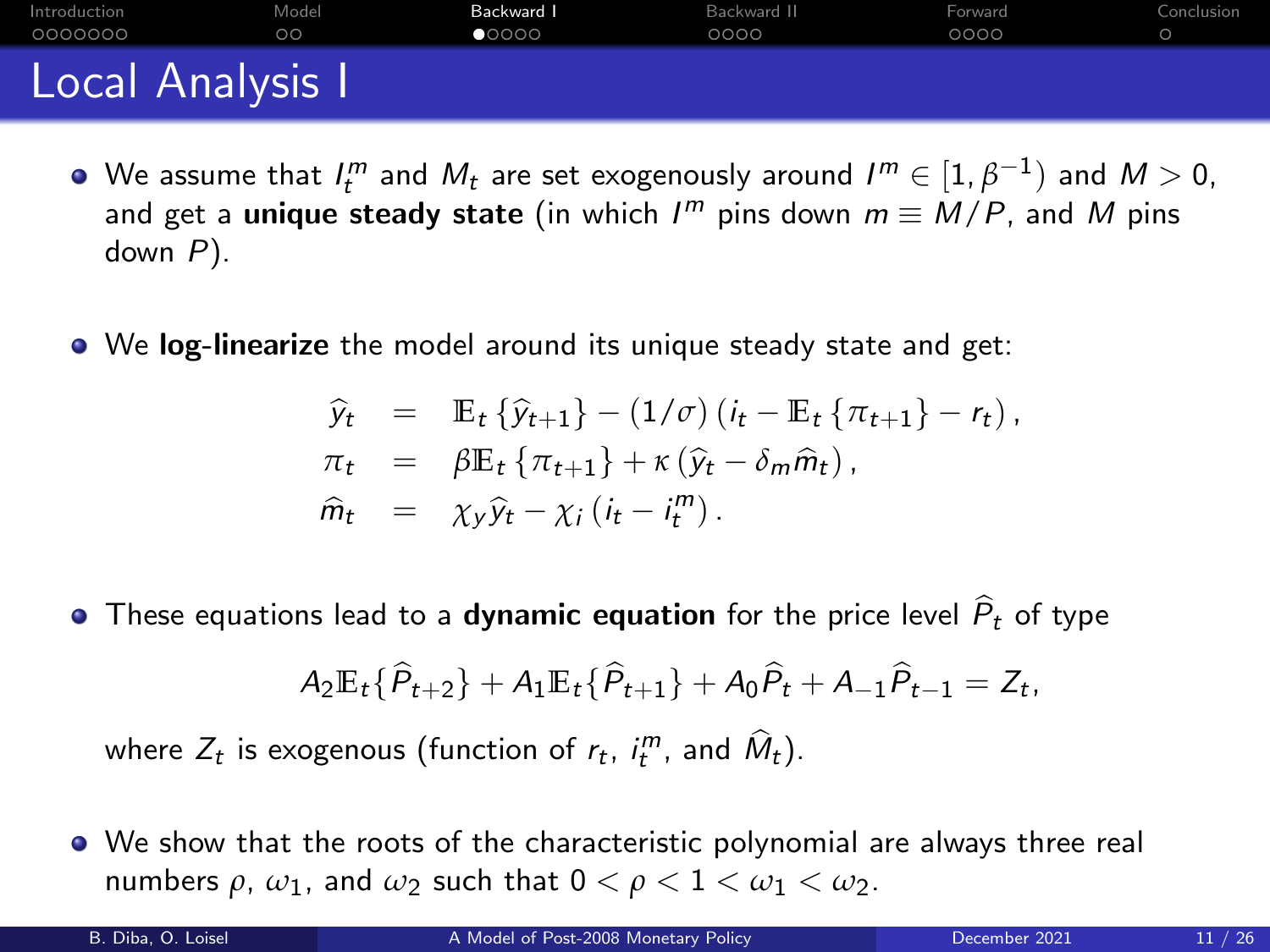<span id="page-11-0"></span>

| Introduction      | Model | Backward I | Backward II | Forward | Conclusion |
|-------------------|-------|------------|-------------|---------|------------|
| 0000000           | oo    | 0 0000     | 0000        | 0000    |            |
| Local Analysis II |       |            |             |         |            |

- So, we always get local-equilibrium determinacy.
- The model makes inflation depend on expected future shocks in a way that decreases (exponentially) with the horizon of shocks:

$$
\pi_t = - (1 - \rho) \hat{P}_{t-1} + \frac{\mathbb{E}_t}{\omega_2 - \omega_1} \left\{ \sum_{k=0}^{+\infty} \underbrace{(\omega_1^{-k-1} - \omega_2^{-k-1})}_{\text{decreases with } k} Z_{t+k} \right\}
$$

**In particular, for a temporary ZLB episode caused by a negative discount-factor** shock  $(i_t^m - r_t = z^* > 0$  for  $0 \le t \le T)$ , we have

$$
\pi_0 = -\left(1-\rho\right)\widehat{P}_{t-1} + \frac{-\kappa z^*}{\beta\sigma\left(\omega_2-\omega_1\right)}\sum_{k=0}^T \underbrace{\left(\omega_1^{-k-1}-\omega_2^{-k-1}\right)}_{\text{decreases with }k}.
$$

.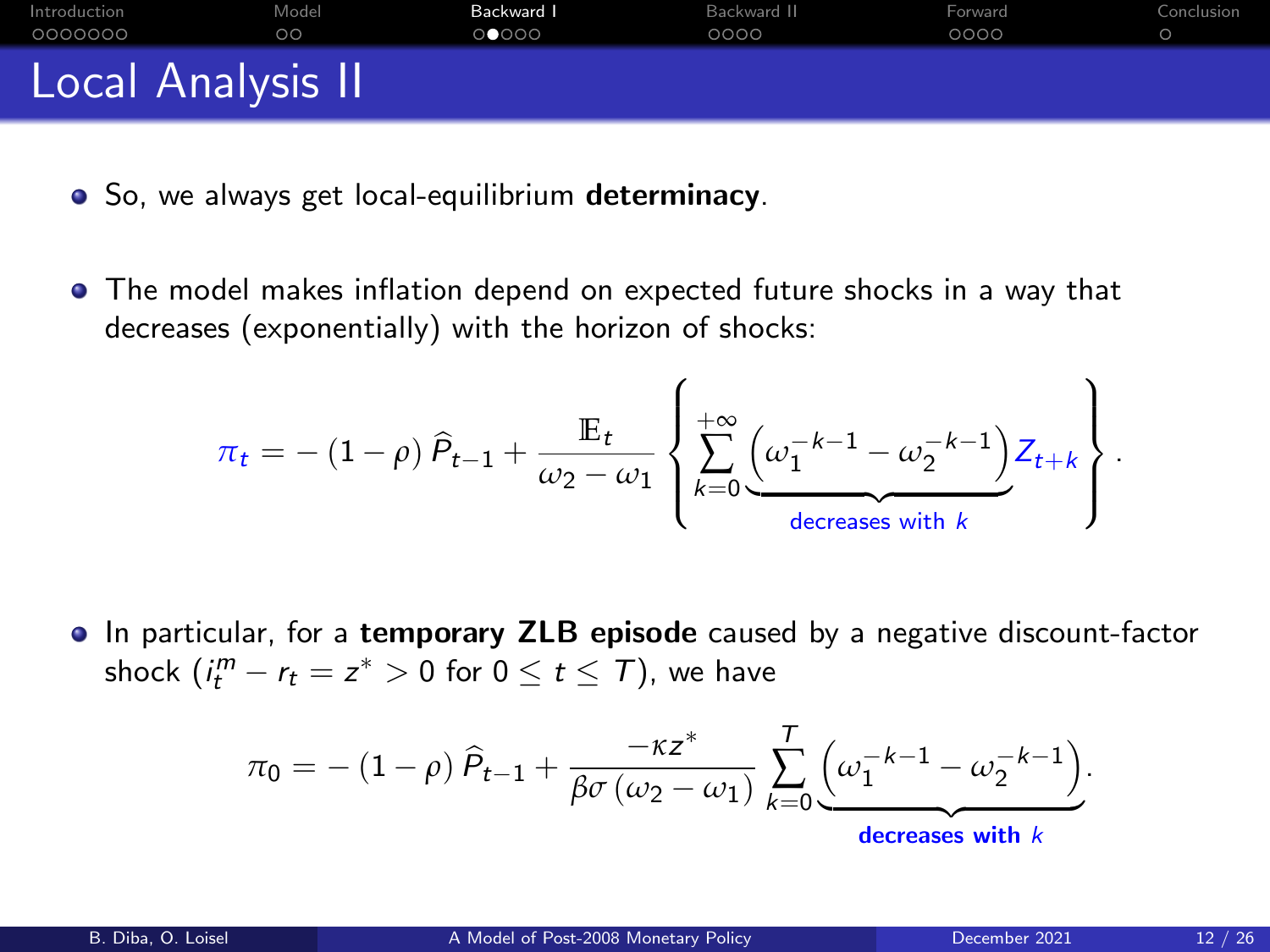<span id="page-12-0"></span>

| Introduction       | Model | Backward I | Backward II | Forward | Conclusion |
|--------------------|-------|------------|-------------|---------|------------|
| 0000000            | oo    | 00000      | 0000        | 0000    |            |
| Local Analysis III |       |            |             |         |            |

**By contrast, the basic NK model generates local-equilibrium indeterminacy under** an exogenous interest rate; and, for the same temporary ZLB episode, we have

$$
\pi_0 = \frac{-\kappa z^*}{\beta \sigma (\omega_b - \rho_b)} \sum_{k=0}^T \underbrace{\left(\rho_b^{-k-1} - \omega_b^{-k-1}\right)}_{\text{increases with } k},
$$

where  $\rho_b \in (0,1)$  and  $\omega_b > 1$  denote the roots of the characteristic polynomial.

- **So.** relatively to the basic NK model, our model will typically imply
	- a much smaller deflation (i.e.  $|\pi_0|$  much smaller),
	- a much less volatile inflation (in response to expected future shocks).
- We show that these results are essentially **robust** to
	- the endogenization of nominal reserves,
	- **the introduction of household cash.**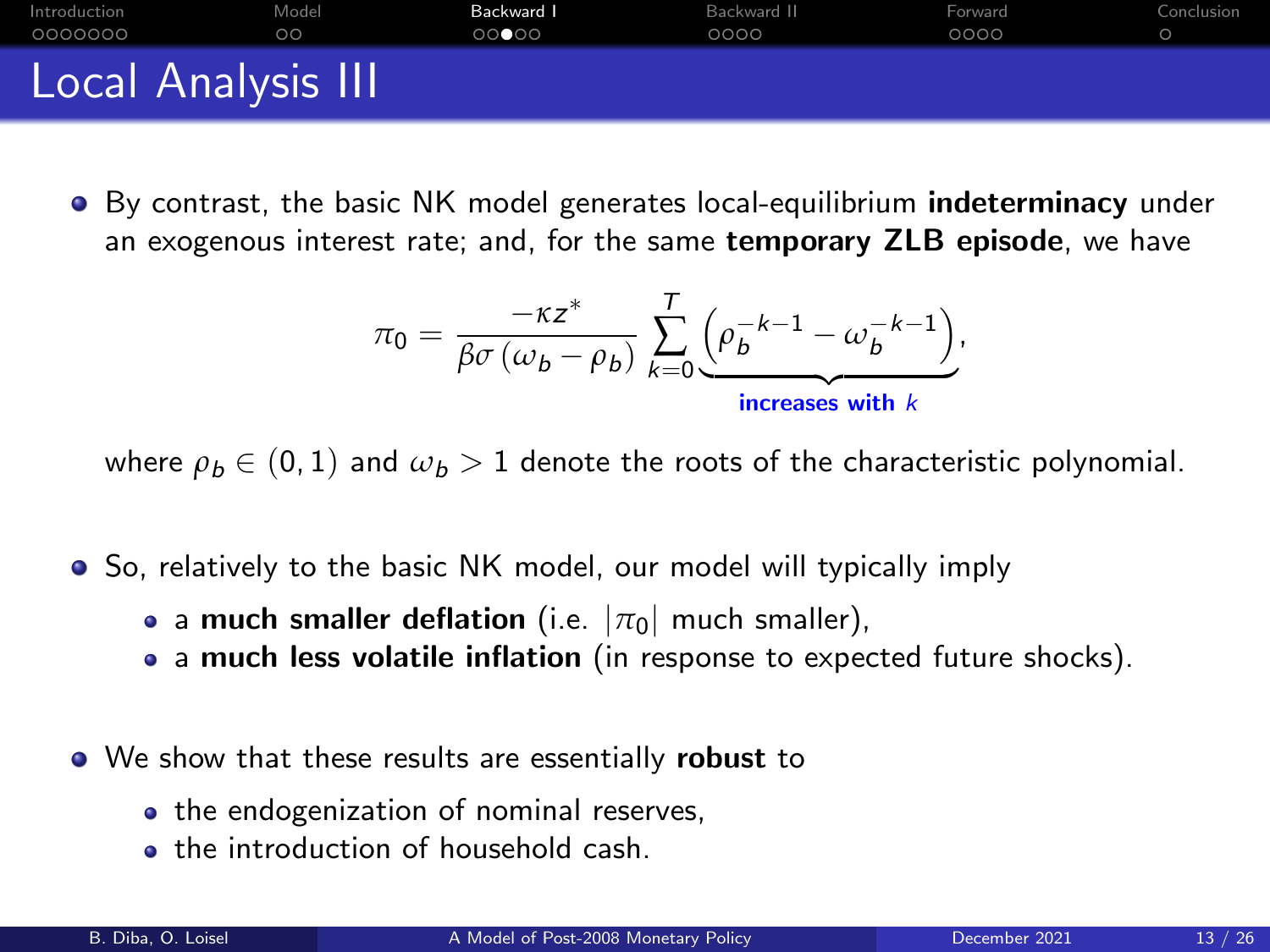<span id="page-13-0"></span>

- $\bullet$  We assume flexible prices  $(\theta = 0)$ , no discount-factor shocks  $(\zeta_t = 1)$ , and
	- a constant growth rate of reserves:  $\mu_t \equiv M_t/M_{t-1} = \mu > 0$ ,
	- a constant IOR rate:  $I_t^m \in [1, \mu/\beta)$ .
- We get a **dynamic equation** of type  $1 + \mathcal{F}(h_t) = (\beta I^m / \mu) \mathbb{E}_t \{ \mathcal{G}(h_{t+1}) / \mathcal{G}(h_t) \}.$
- $\bullet$  We get a unique constant-inflation equilibrium (in which gross inflation  $\Pi_t$  equals  $\mu$ ). At this unique steady state,  $I^m$  and  $\mu$  pin down  $m$ , and  $M_t$  pins down  $P_t.$
- So, our monetarist model has no "unintended" deflationary ZLB steady state à la Benhabib et al. (2001a, 2001b).
- At the ZLB  $(I^m = 1)$ , the model rules out steady-state deflation provided that  $\mu > 1$ .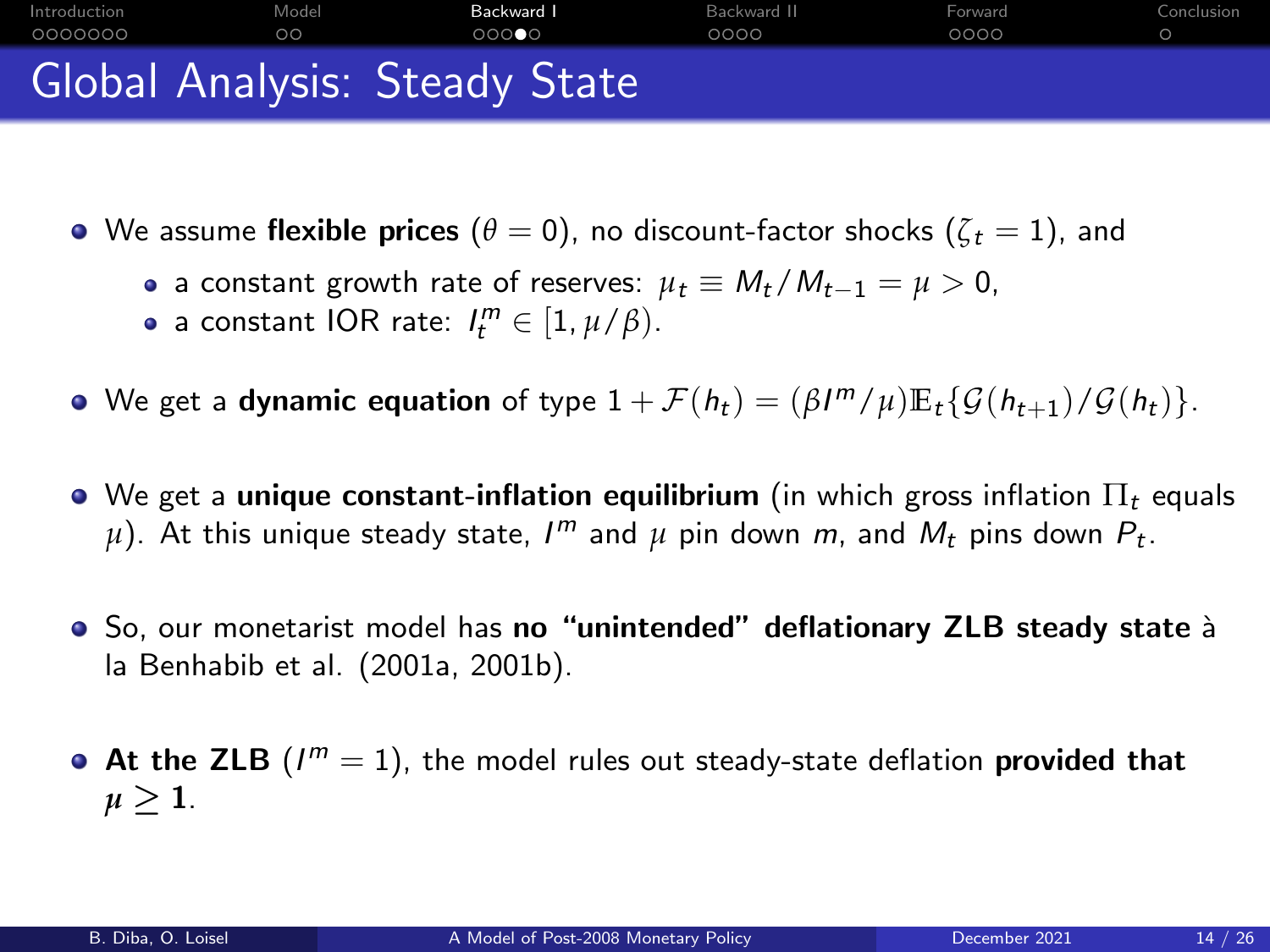## <span id="page-14-0"></span>[Introduction](#page-1-0) [Model](#page-8-0) [Backward I](#page-10-0) [Backward II](#page-15-0) [Forward](#page-19-0) [Conclusion](#page-23-0) Global Analysis: Dynamic Equilibria

- $\bullet$  We also get dynamic equilibria with below-steady-state inflation  $(\Pi_t < \mu)$  if and only if  $I^m > \mu$ .
- In these equilibria,
	- the economy converges over time to satiation of demand for reserves,
	- so, the real return on reserves,  $I^m/\Pi_t$ , converges over time to  $1/\beta$ ,
	- so, gross inflation  $\Pi_t$  converges over time to  $\beta I^m$ ,
	- so, the asymptotic gross growth rate of real reserves is  $\mu/(\beta I^m)$ ,
	- so, the transversality condition is satisfied if and only if  $I^m > \mu$ .
- At the ZLB  $(I^m = 1)$ , the model rules out dynamic equilibria with below-steadystate inflation **provided that**  $\mu \geq 1$  (as in Obstfeld and Rogoff, 1983, Benhabib et al., 2002).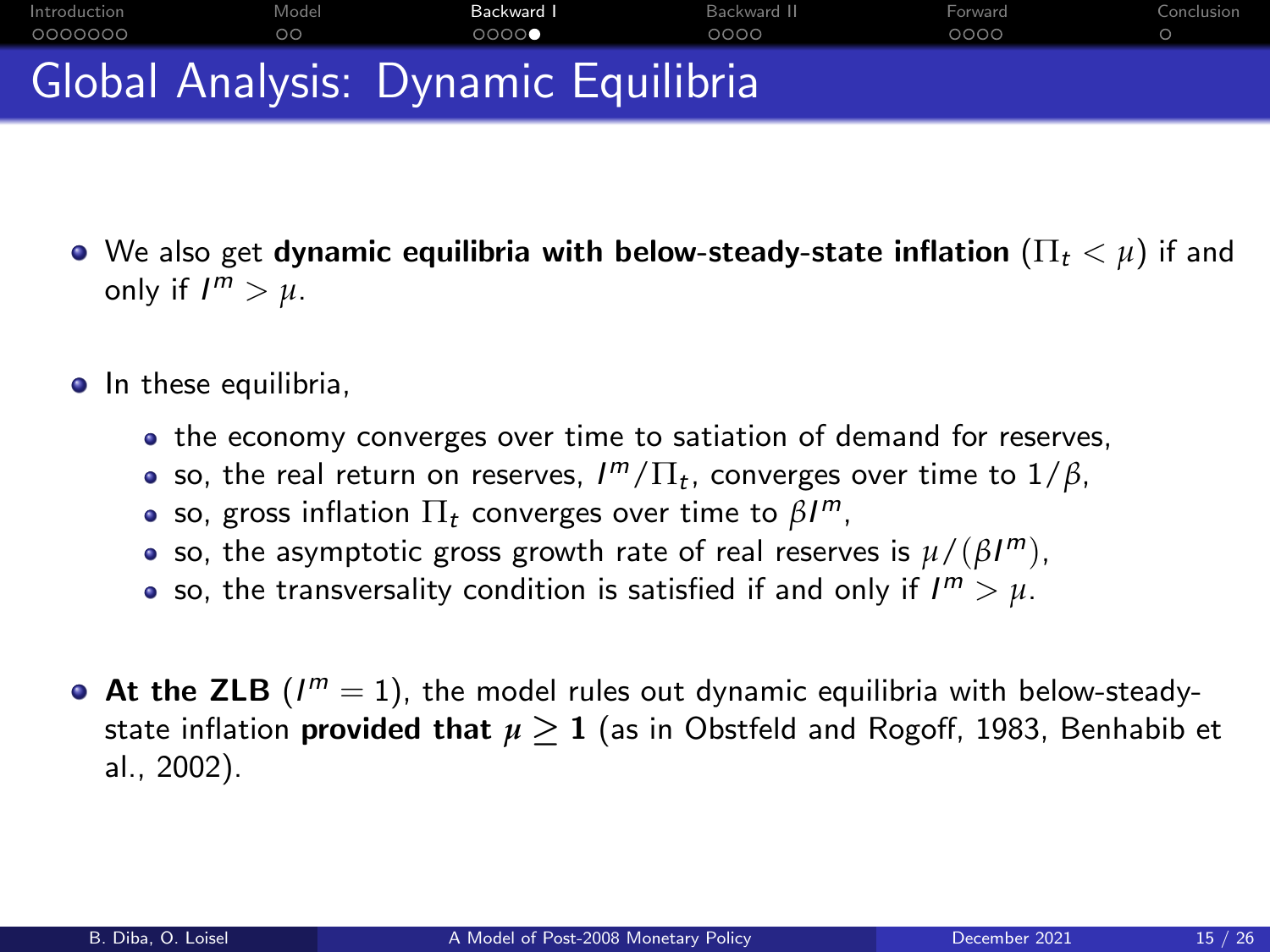<span id="page-15-0"></span>[Introduction](#page-1-0) [Model](#page-8-0) [Backward I](#page-10-0) [Backward II](#page-15-0) [Forward](#page-19-0) [Conclusion](#page-23-0) Numerical Simulation of QE2 I

- We conduct a non-linear numerical simulation of (one to four times) QE2 in our model with sticky prices.
- **•** To that aim,
	- we consider iso-elastic functional forms for the production and utility functions,
	- we calibrate the model to match some features of the US economy in 2010.
- We get very small inflationary effects under two conditions:
	- demand for reserves is close to satiation (i.e.  $I^m$  is close to  $I = \mu/\beta$ ),
	- the monetary expansion is perceived as temporary.
- When  $I^m$  is close to I,  $\Gamma_m$  is close to 0, and the reserves-market-clearing condition

$$
\Gamma_m\left(\ell_t, \frac{M_t}{P_t}\right) = -\left(\frac{I_t - I_t^m}{I_t}\right)u'(c_t)
$$

implies that <mark>a large increase in</mark>  $M_t$  can be absorbed by a small drop in  $I_t-I_t^m$ without changing  $P_t$  by much.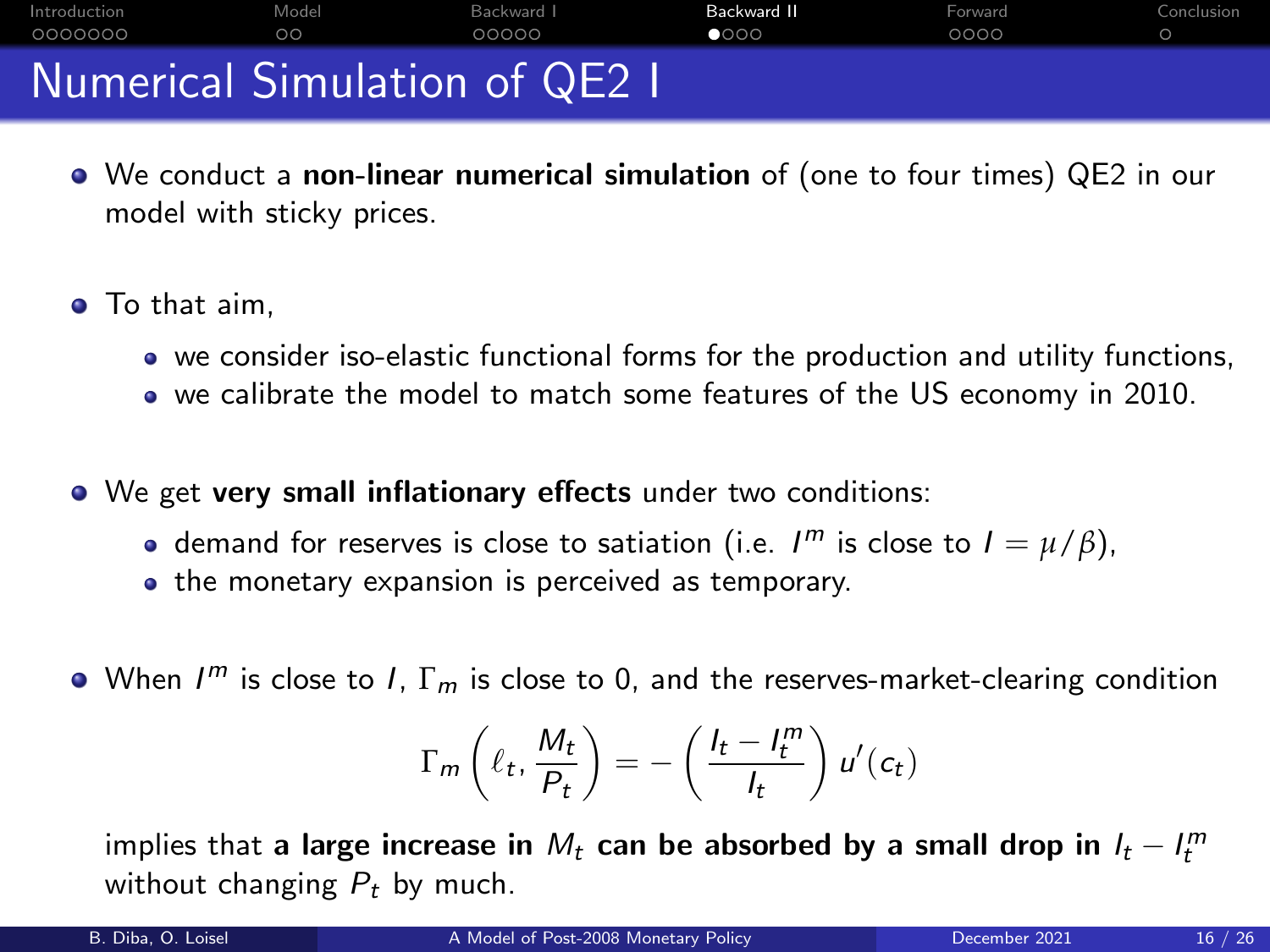<span id="page-16-0"></span>



- In the benchmark calibration used above, the steady-state spread  $I I<sup>m</sup>$  is 10 basis points, and the expected duration of the monetary expansion is 5 years.
- The increase in annualized inflation would roughly double if the steady-state spread  $I I<sup>m</sup>$ were 20 basis points, or if the expected duration of the monetary expansion were 10 years.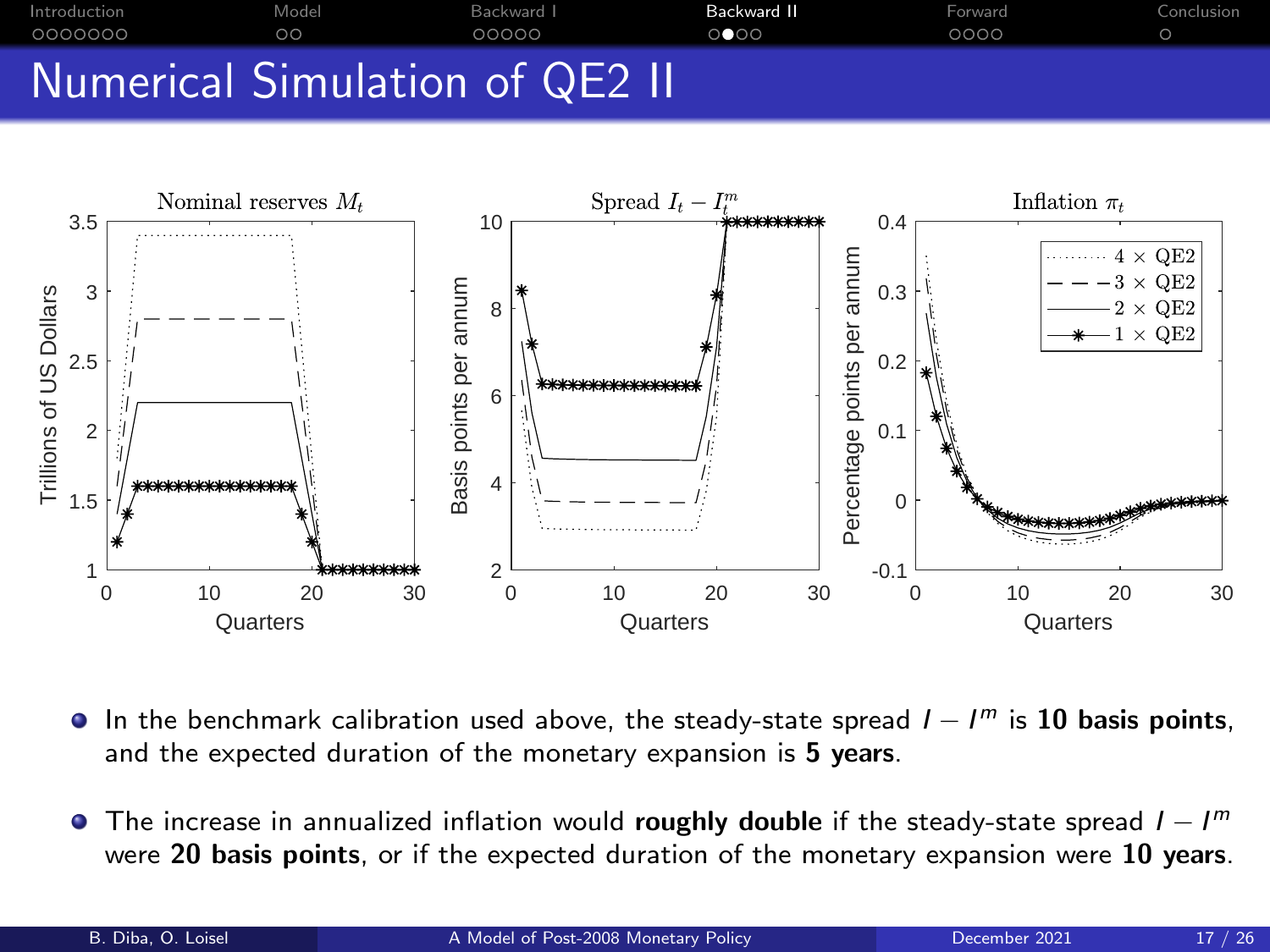<span id="page-17-0"></span>

- One argument against our non-satiation assumption is that T-bill rates dropped below the IOR rate during the ZLB episode.
- $\bullet$  To reconcile our model with this observation, we introduce government bonds providing liquidity services to
	- banks (which have access to the IOR rate),
	- o other financial institutions (which don't).
- We assume that workers get utility from holding government bonds  $(b_t^w)$ , and that bankers may use reserves  $(m_t)$  and government bonds  $(b^b_t)$  to produce loans  $(\ell_t)$ :

$$
U_t = \mathbb{E}_t \left\{ \sum_{k=0}^{\infty} \beta^k \zeta_{t+k} \left[ u \left( c_{t+k} \right) - v \left( h_{t+k} \right) - \Gamma \left( \ell_{t+k}, m_{t+k} + \eta b_{t+k}^b \right) + z \left( b_{t+k}^w \right) \right] \right\}
$$

where  $\eta \in (0,1]$ .

,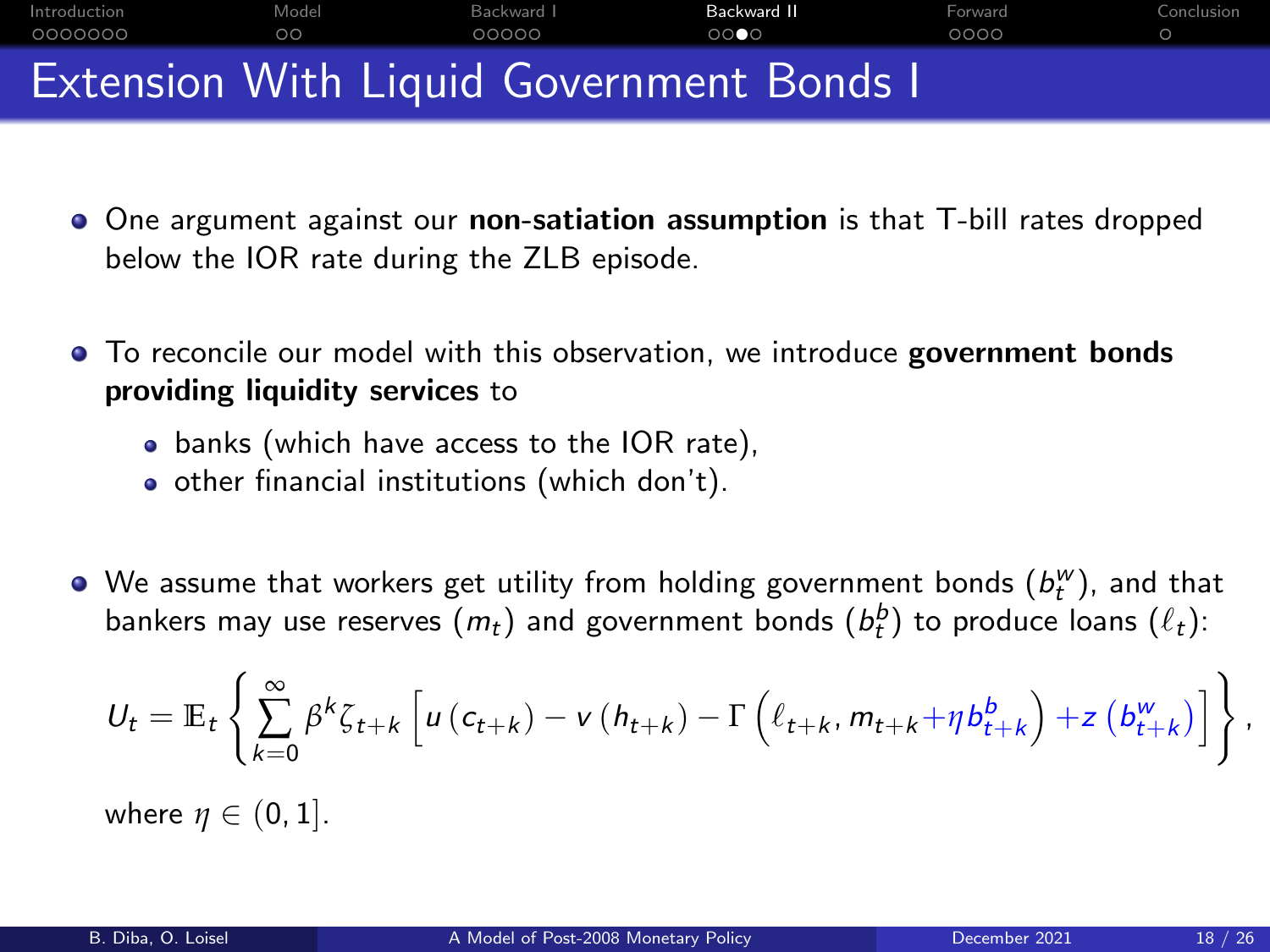<span id="page-18-0"></span>

- We show that our model with liquid bonds has an equilibrium
	- in which the IOR rate is above the government-bond yield  $(I_t^m > I_t^b)$ ,
	- in which banks hold only reserves for liquidity management  $(\mathit{b}_{t}^{b}=0)$ ,
	- which coincides with the equilibrium of our model without liquid bonds.
- So, our extended model
	- accounts for the negative spread between T-bill and IOR rates at the ZLB,
	- **preserves the implications** of our benchmark model for inflation at the ZLB.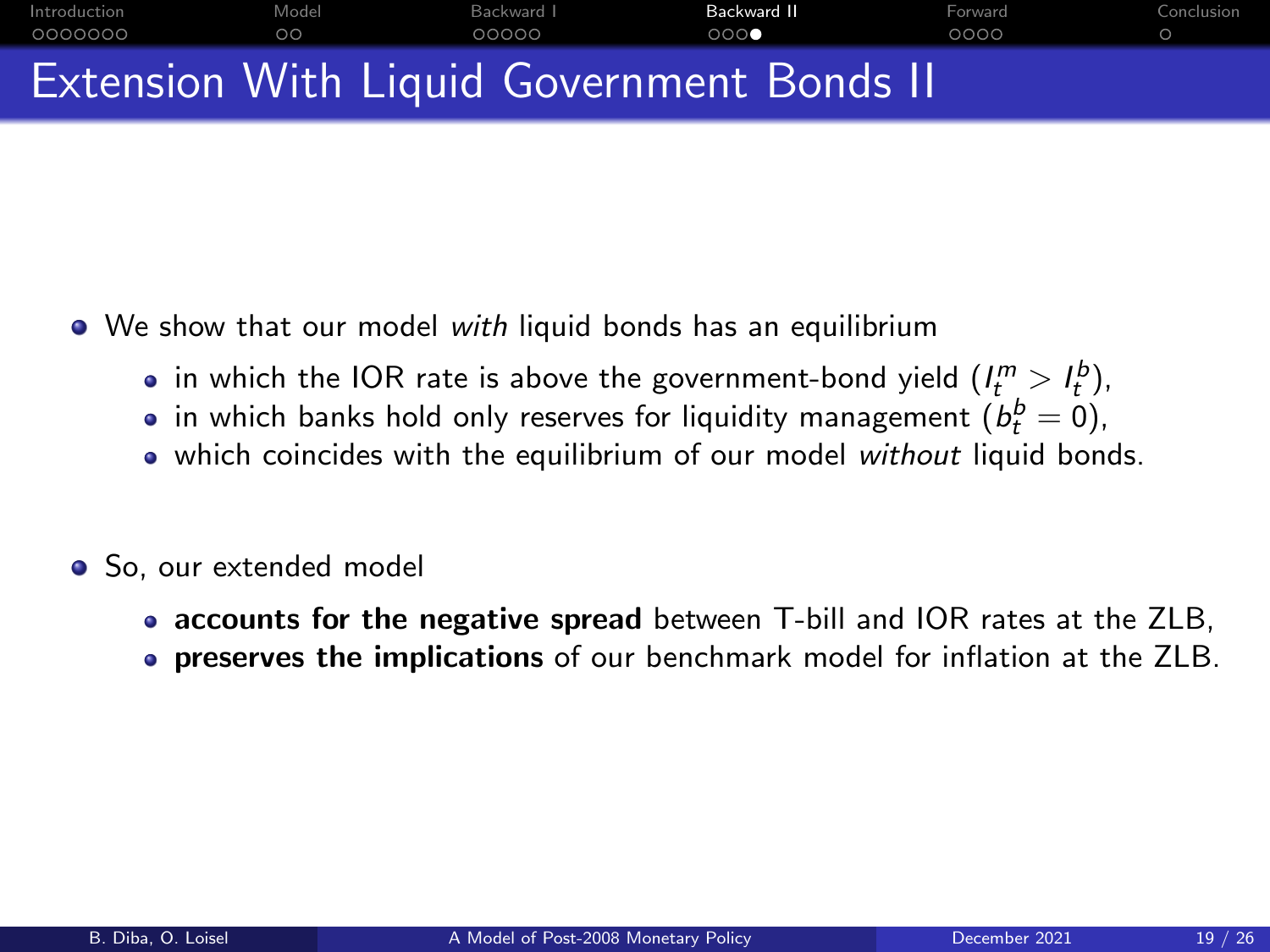## <span id="page-19-0"></span>[Introduction](#page-1-0) [Model](#page-8-0) [Backward I](#page-10-0) [Backward II](#page-15-0) Backward II [Forward](#page-19-0) [Conclusion](#page-23-0) Normalization of Monetary Policy

In our model, current and expected future IOR-rate hikes and balance-sheet contractions are always deflationary:

$$
\pi_t = -(1-\rho)\widehat{P}_{t-1} + \frac{(1-\delta_m\chi_y)\kappa}{\beta\sigma\chi_i(\omega_1-1)(\omega_2-1)}\widehat{M}_{t-1}
$$

$$
+\underbrace{\frac{\kappa}{\beta(\omega_2-\omega_1)}}_{>0}\mathbb{E}_t\left\{\sum_{k=0}^{+\infty}\underbrace{\left[\frac{-1}{\sigma}\left(\omega_1^{-k-1}-\omega_2^{-k-1}\right)\right]}_{<0}\left(i_{t+k}^m-r_{t+k}\right)\right\}
$$

$$
+\sum_{k=0}^{+\infty}\underbrace{\left[\left(\frac{1-\delta_m\chi_y}{\sigma\chi_i}\right)\left(\frac{\omega_1^{-k}}{\omega_1-1}-\frac{\omega_2^{-k}}{\omega_2-1}\right)+\delta_m\left(\omega_1^{-k}-\omega_2^{-k}\right)\right]}_{>0}\hat{\mu}_{t+k}
$$

**•** So, in particular, our model implies no Neo-Fisherian effects.

 $\mathcal{L}$ 

.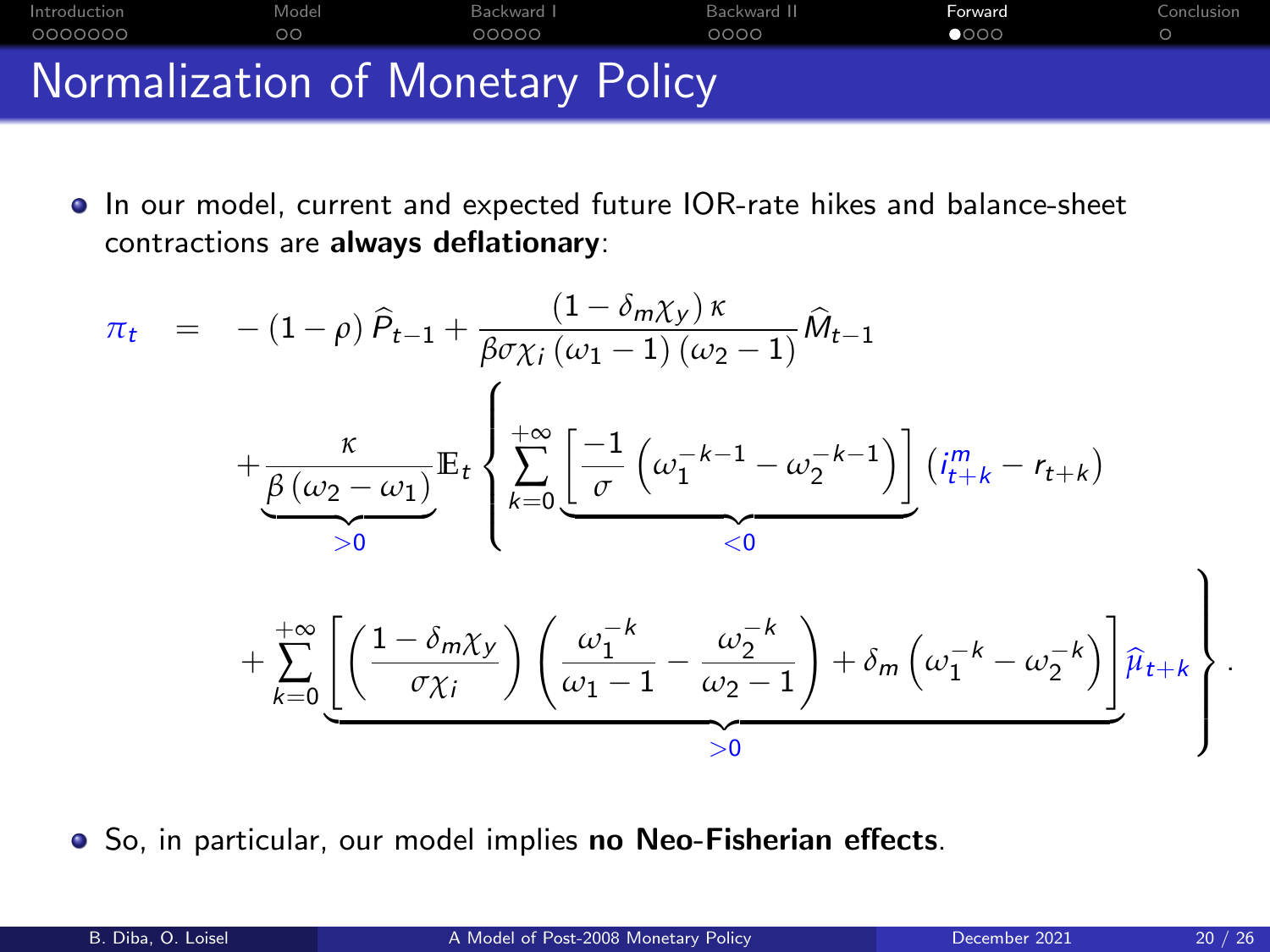<span id="page-20-0"></span>

- We consider in turn a corridor system and a floor system, both with a log-linearized rule of type  $i_t^m = \psi \pi_t$  with  $\psi \geq 0$ .
- Under the corridor system, we have  $i_t i_t^m = 0$ , so the reserves-market-clearing condition becomes  $\widehat{m}_t = \chi_y \widehat{y}_t$ , the Phillips curve can be rewritten as

$$
\pi_t = \beta \mathbb{E}_t \left\{ \pi_{t+1} \right\} + \kappa \underbrace{(1 - \delta_m \chi_y)}_{>0} \widehat{y}_t,
$$

and the model is isomorphic to the basic NK model. The implied rule for  $i_t$  is  $i_t = \frac{1}{2}$  $\psi \pi_t$ , and we need  $\psi > 1$  to get local-equilibrium determinacy (**Taylor principle**).

**•** Under the floor system, we already know that  $\psi = 0$  delivers local-equilibrium determinacy. We show that, more generally, any *ψ* ≥ 0 ensures local-equilibrium determinacy (no Taylor principle).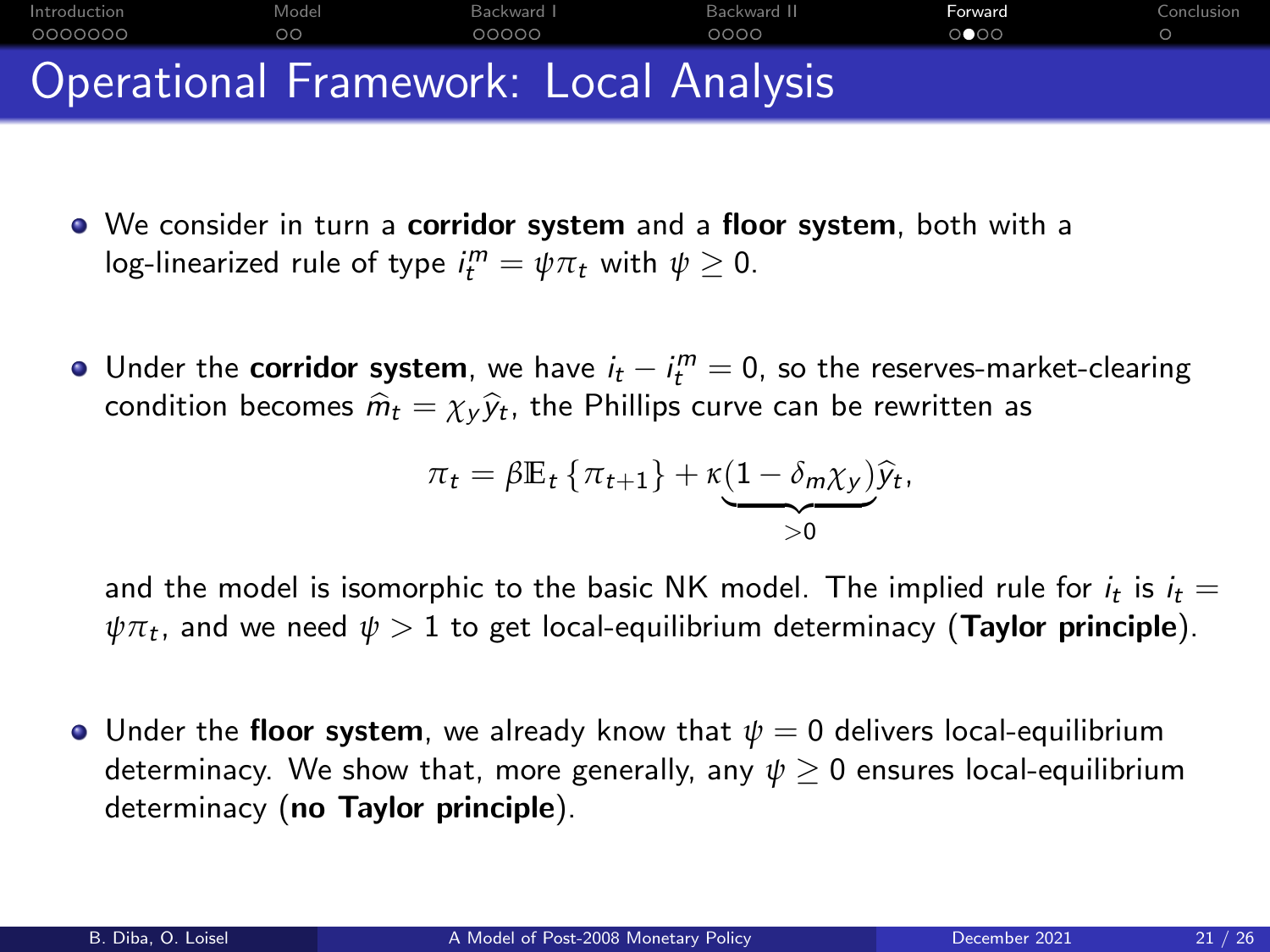### <span id="page-21-0"></span>[Introduction](#page-1-0) [Model](#page-8-0) [Backward I](#page-10-0) [Backward II](#page-15-0) Backward II [Forward](#page-19-0) [Conclusion](#page-23-0) Operational Framework: Global Analysis I

- **•** However, the floor system may generate global-equilibrium indeterminacy when  $0 \leq \psi < 1$ , at least under flexible prices.
- For  $\psi = 0$ , when  $I_t^m = I^m$  and  $\mu_t = \mu$ , we get (an infinity of) **dynamic equilibria** with  $\Pi_t < \mu$  if and only if  $I^m > \mu$ :
	- under scarce reserves  $(I^m \leq \mu)$ , no such equilibrium exists, and  $\Pi_t = \mu$ ,
	- under  $\textsf{ample}\,\, \textsf{reserves}\,\, (I^m>\mu),$  these equilibria exist, and  $\Pi_t\leq \mu,$
	- under  $\textbf{very ample reserves } (I^m \to \mu/\beta)$ , these equilibria exist, but  $\Pi_t \to \mu$ in any of these equilibria at any date  $t$  (so that  $I^m/\Pi_t \to 1/\beta$ ).
- $\bullet$  So, in order to stabilize inflation  $\Pi_t$  at a given target  $\mu$  or close to it, the floor system should involve either scarce or very ample reserves when  $\psi = 0$ .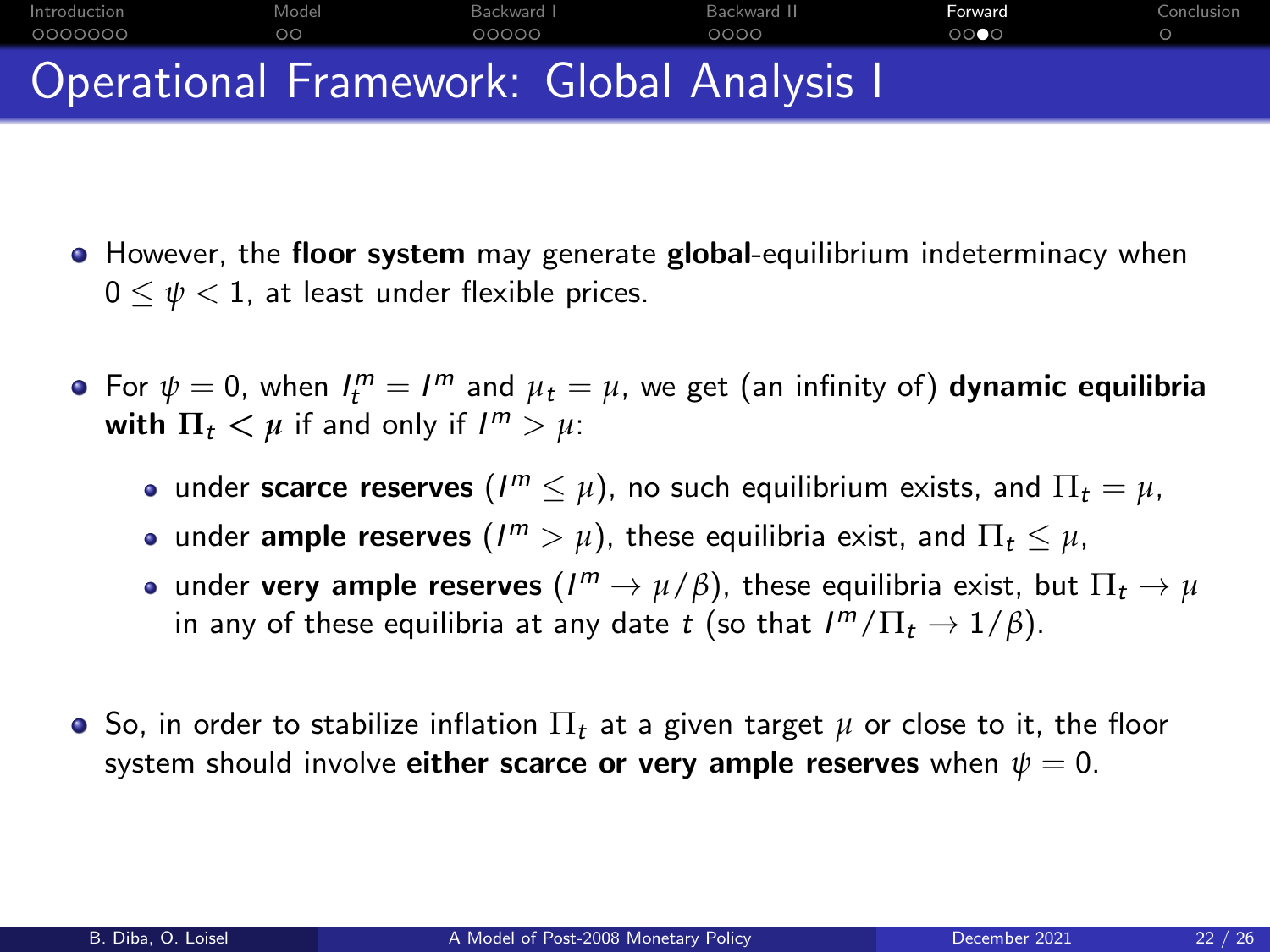#### <span id="page-22-0"></span>[Introduction](#page-1-0) [Model](#page-8-0) [Backward I](#page-10-0) [Backward II](#page-15-0) Backward II [Forward](#page-19-0) [Conclusion](#page-23-0) nnnnnr Operational Framework: Global Analysis II

 $\mathsf{More\ generally, for } \ \psi\geq 0, \text{ when } \ I^m_t=\mathsf{max}\left[ I^m \left(\Pi_t/\mu\right)^\psi, 1 \right] \text{ and } \mu_t=\mu, \text{ we get a}$ unique equilibrium (and  $\Pi_t = \mu$  in this equilibrium) if and only if

$$
\mu \geq \max(1, \beta I^m, \beta^{\psi} I^m).
$$
  
to avoid eq. with below-SS  
inflation and binding ZLB  

$$
\alpha \geq \beta \geq \beta
$$
  
is a SS eq. inflation and non-binding ZLB

- $\bullet$  So, for  $0 \leq \psi \leq 1$ .
	- $\Pi_t = \mu$  under scarce reserves  $(I^m \leq \mu/\beta^{\psi}),$
	- $\Pi_t \leq \mu$  under ample reserves  $(I^m > \mu/\beta^{\psi}),$
	- $\Pi_t = \mu$  or  $\Pi_t \to \mu$  under **very ample reserves**  $(I^m \to \mu/\beta)$ ,
	- as previously with  $\psi = 0$ .
- So, again, the floor system should involve either scarce or very ample reserves.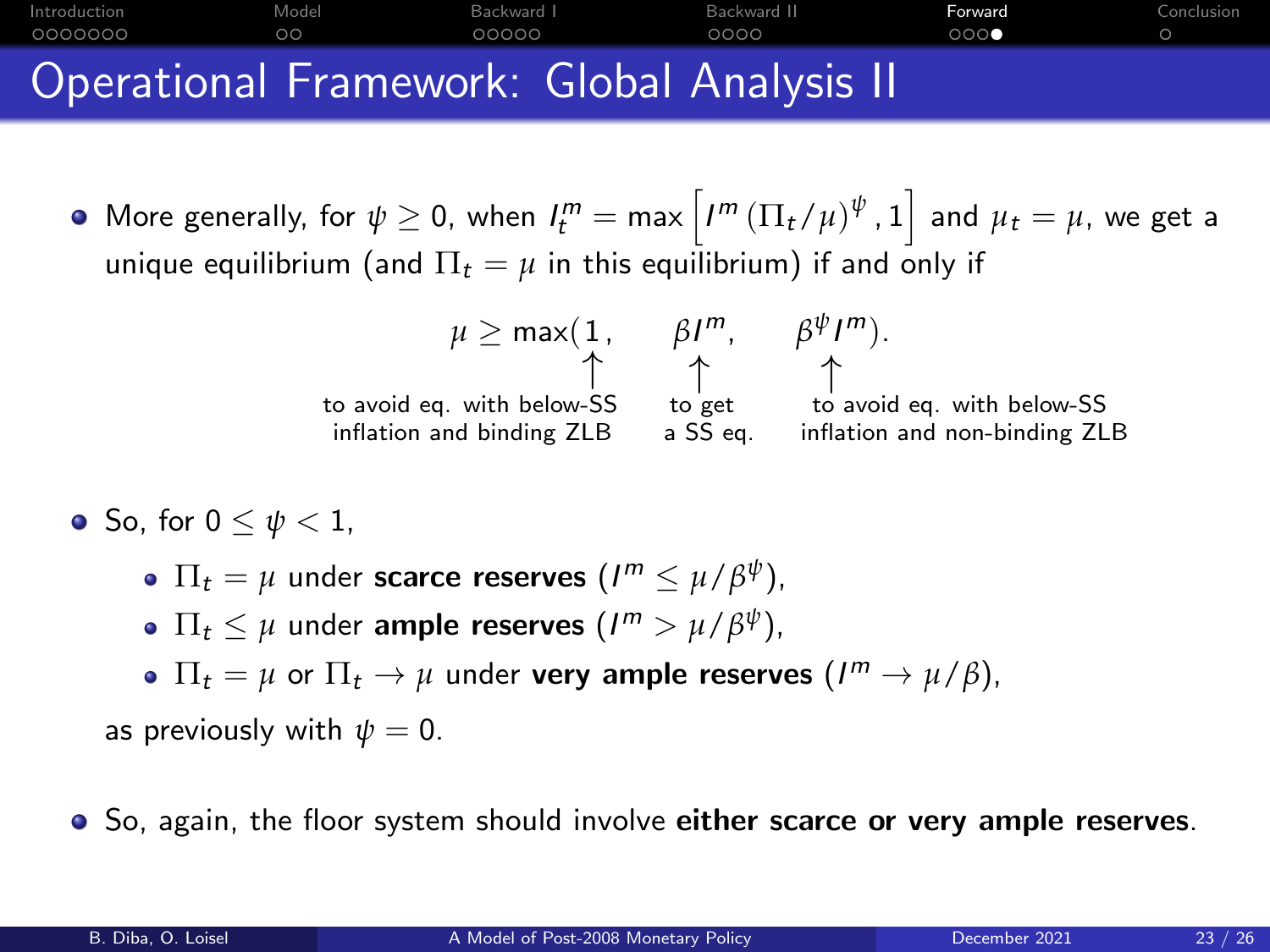<span id="page-23-0"></span>

| Introduction | Model | Backward I | Backward II | Forward | Conclusion |
|--------------|-------|------------|-------------|---------|------------|
| 0000000      | OΟ    | 00000      | 0000        | 0000    |            |
| Summary      |       |            |             |         |            |

- In this paper, we propose a model in which the central bank sets two instruments:
	- the interest rate on bank reserves.
	- **the size of its balance sheet.**
- Looking backward, we show that the model can qualitatively account for key observations about US inflation and money-market rates during the 2008-2015 ZLB episode.
- **Looking forward**, we explore the *implications* of our model for
	- the normalization of monetary policy,
	- its operational framework (floor vs. corridor system).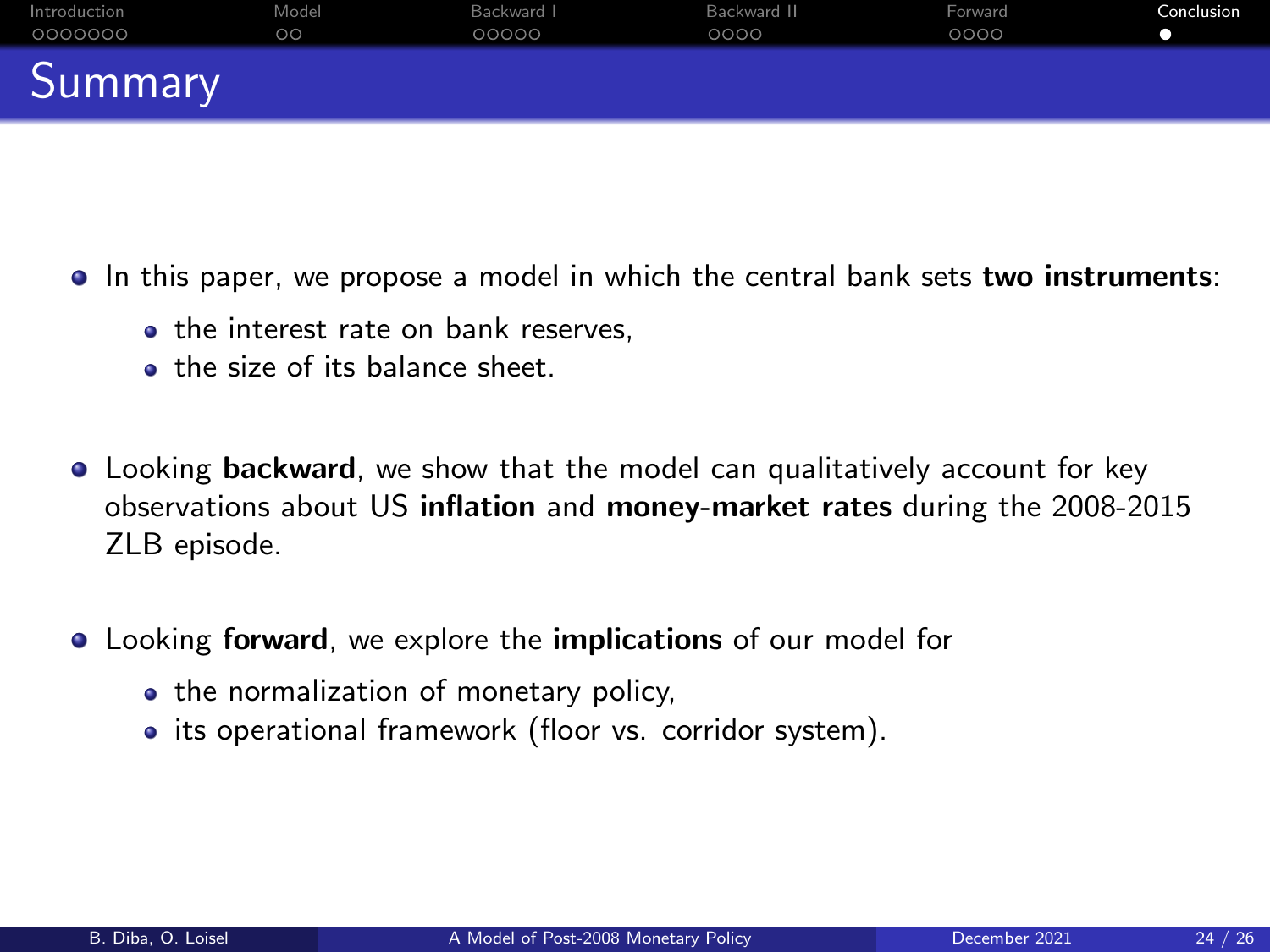#### <span id="page-24-0"></span>Robustness Check #1: Endogenous Nominal Reserves

- In our benchmark model, the stock of nominal reserves is exogenous.
- We endogenize it by considering the rule  $M_t = P_t \mathcal{R}(P_t, y_t)$ , with  $\mathcal{R}_P < 0$  and  $\mathcal{R}_v \leq 0$ .
- **•** The steady state is still unique, and we derive a simple sufficient condition for local-equilibrium determinacy under an exogenous IOR rate.
- We argue that this condition is met except for implausible calibrations.
- The shadow rule for  $i_t$  is still **Wicksellian**:

$$
i_t = i_t^m + \frac{\chi_y}{\chi_i} \widehat{y}_t - \frac{1}{\chi_i} \widehat{m}_t = i_t^m + \frac{\chi_y}{\chi_i} \widehat{y}_t - \frac{1}{\chi_i} \left( -r_P \widehat{P}_t - r_y \widehat{y}_t \right).
$$

reserves-market-clearing condition nominal-reserves rule